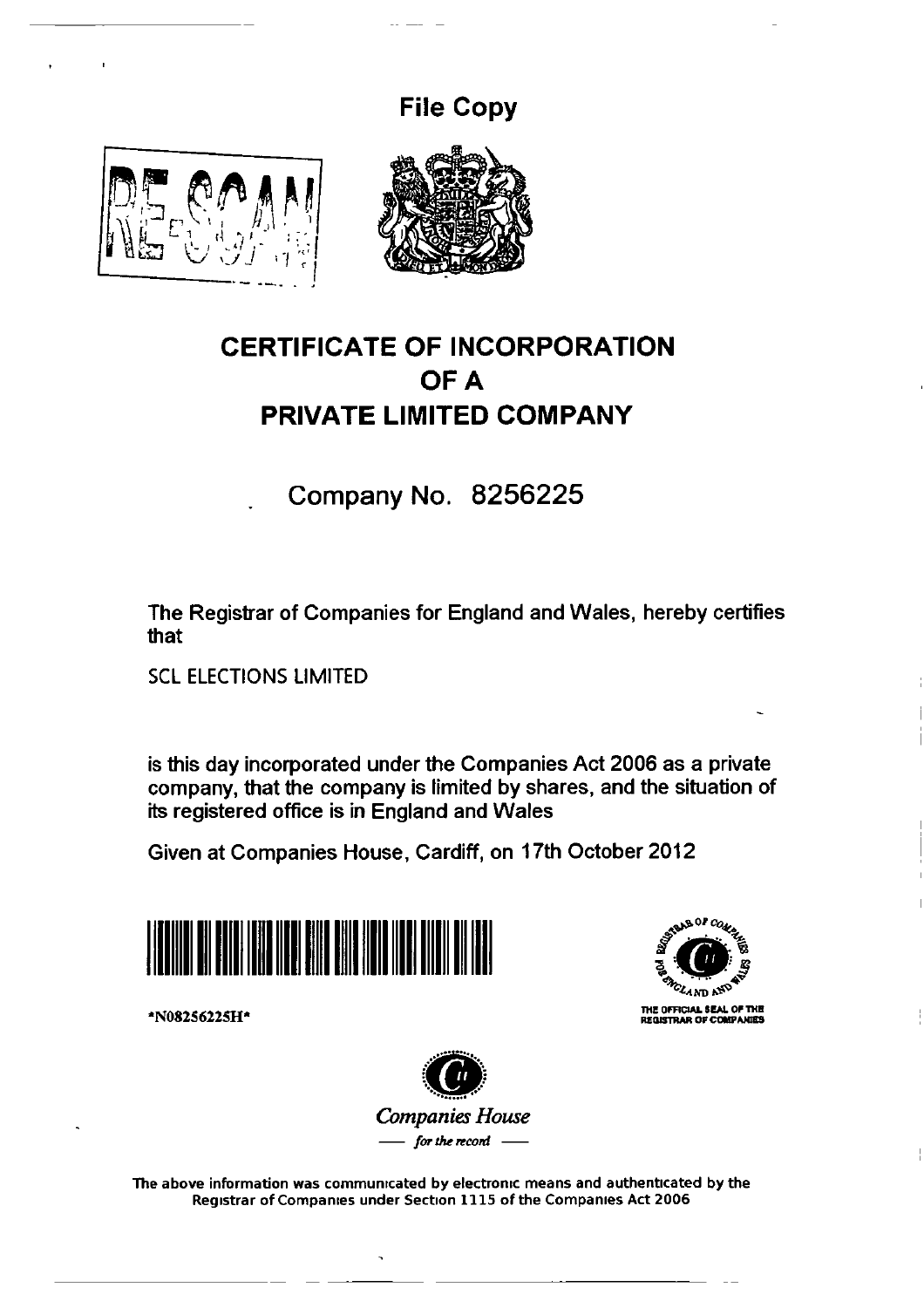

 $IN01(ef)$ 

## *for the record* -- **Application to regi**

*Received for filmg m Electronic Format on the.* 16/10/2012

XlJOOMII

| Company Name<br>in full.             | SCL ELECTIONS LIMITED            |
|--------------------------------------|----------------------------------|
| $Company Type+$                      | <b>Private limited by shares</b> |
| Situation of Registered<br>$Office+$ | <b>England and Wales</b>         |
| Proposed Register<br>Office Address  | 13 ST. JAMES'S GARDENS<br>LONDON |

*I wish to entirely adopt the following model articles* Private (Ltd by Shares)

UNITED KINGDOM

Wll4RD

*Electromcalfy Fzled Document for Company Number* 08256225 *Page:1*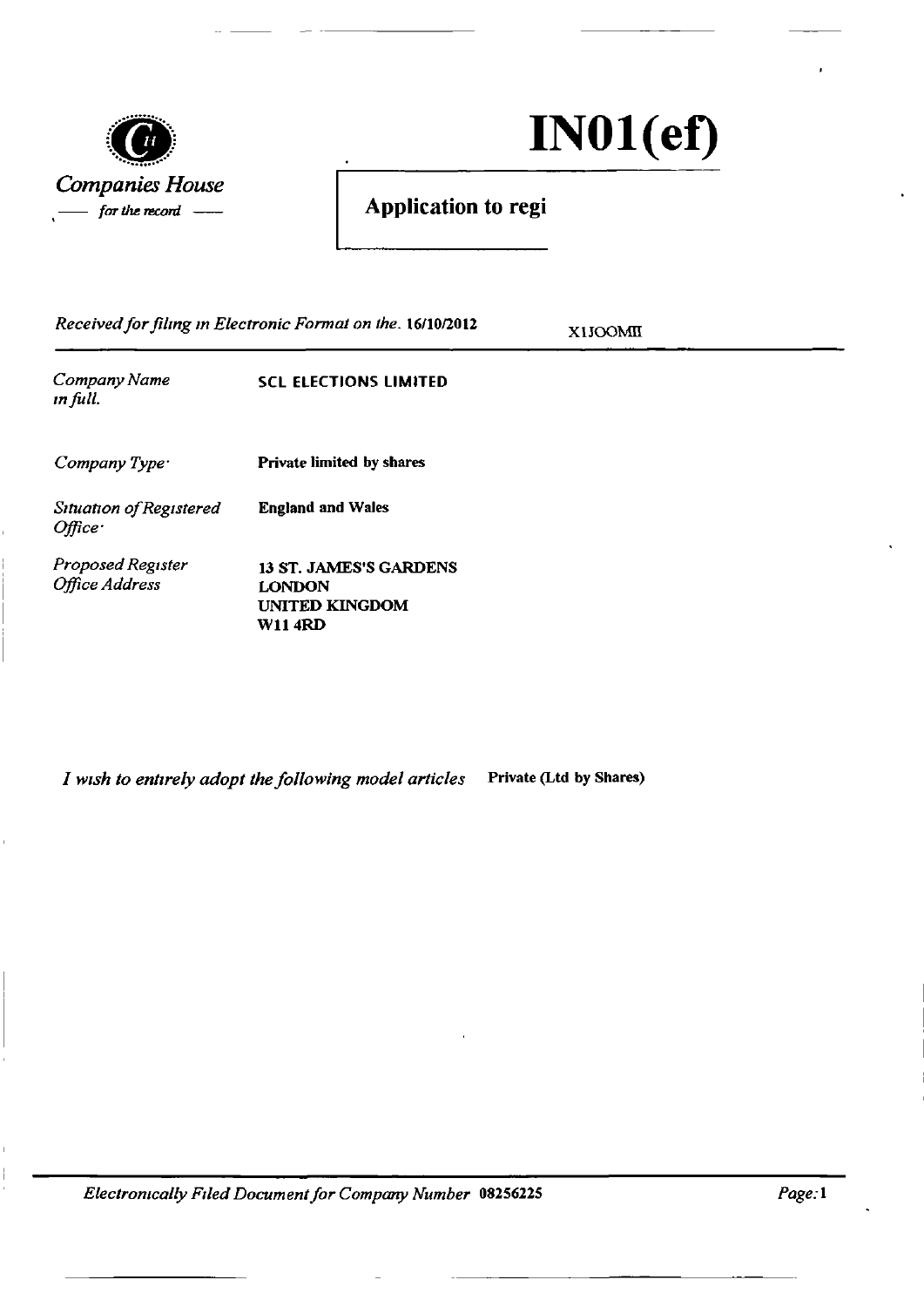## *Company D1rector* 1

| Type                | <b>Person</b>       |
|---------------------|---------------------|
| Full forename $(s)$ | <b>MR ALEXANDER</b> |

*Surname* NIX

*Former names.* 

*Serv1ce Address* 33 ST. JAMES'S SQUARE LONDON UNITED KINGDOM SW1Y 4JS

## *Country/Stale Usually Res1denl* UNITED KINGDOM

| Date of Birth |                       | Nationality UK |  |
|---------------|-----------------------|----------------|--|
| Occupation    | <b>COMMUNICATIONS</b> |                |  |

*Consented to Act* Y *Date authorised:* 17110/2012 *Authenticated.* YES

*Electromcally Filed Document for Company Number* 08256225 *Page* 2

 $\bullet$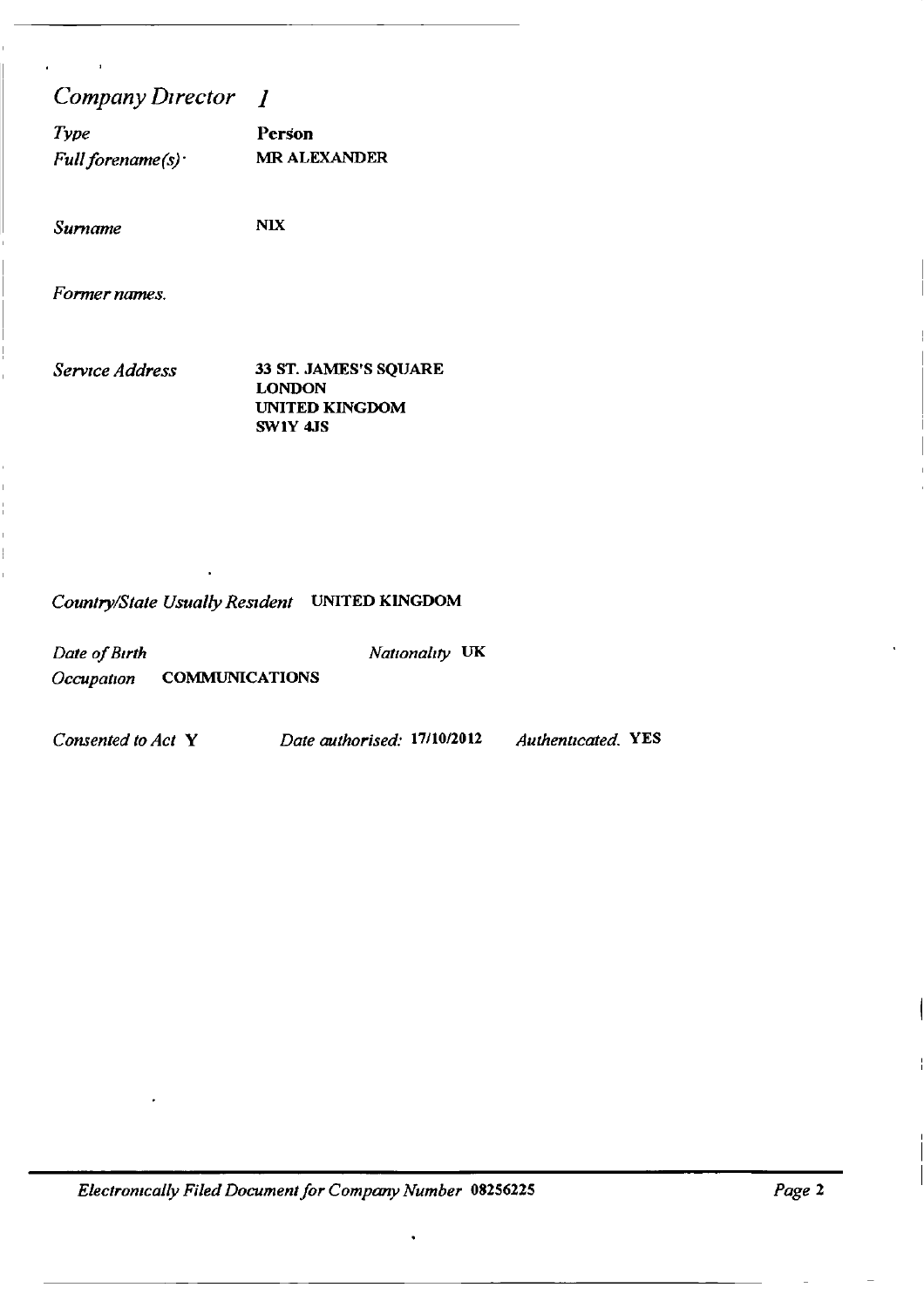## Statement of Capital (Share Capital)

| <b>Class of shares</b> | <b>ORDINARY</b> | Number allotted            | 100 |
|------------------------|-----------------|----------------------------|-----|
|                        |                 | Aggregate nominal<br>value | 100 |
| $Currency^-$           | GBP             | Amount paid per share      |     |
|                        |                 | Amount unpaid per share 0  |     |

*Prescnbed particulars* 

I

EACH SHARE HAS FULL RIGHTS IN THE COMPANY WITH RESPECT TO VOTING, DIVIDENDS AND DISTRIBUTIONS.

|          | <b>Statement of Capital (Totals)</b> |                                  |     |  |
|----------|--------------------------------------|----------------------------------|-----|--|
| Currency | <b>GBP</b>                           | Total number<br>of shares        | 100 |  |
|          |                                      | Total aggregate<br>nominal value | 100 |  |

*Electromcally Filed Document for Company Number* 08256225

 $\ddot{\phantom{0}}$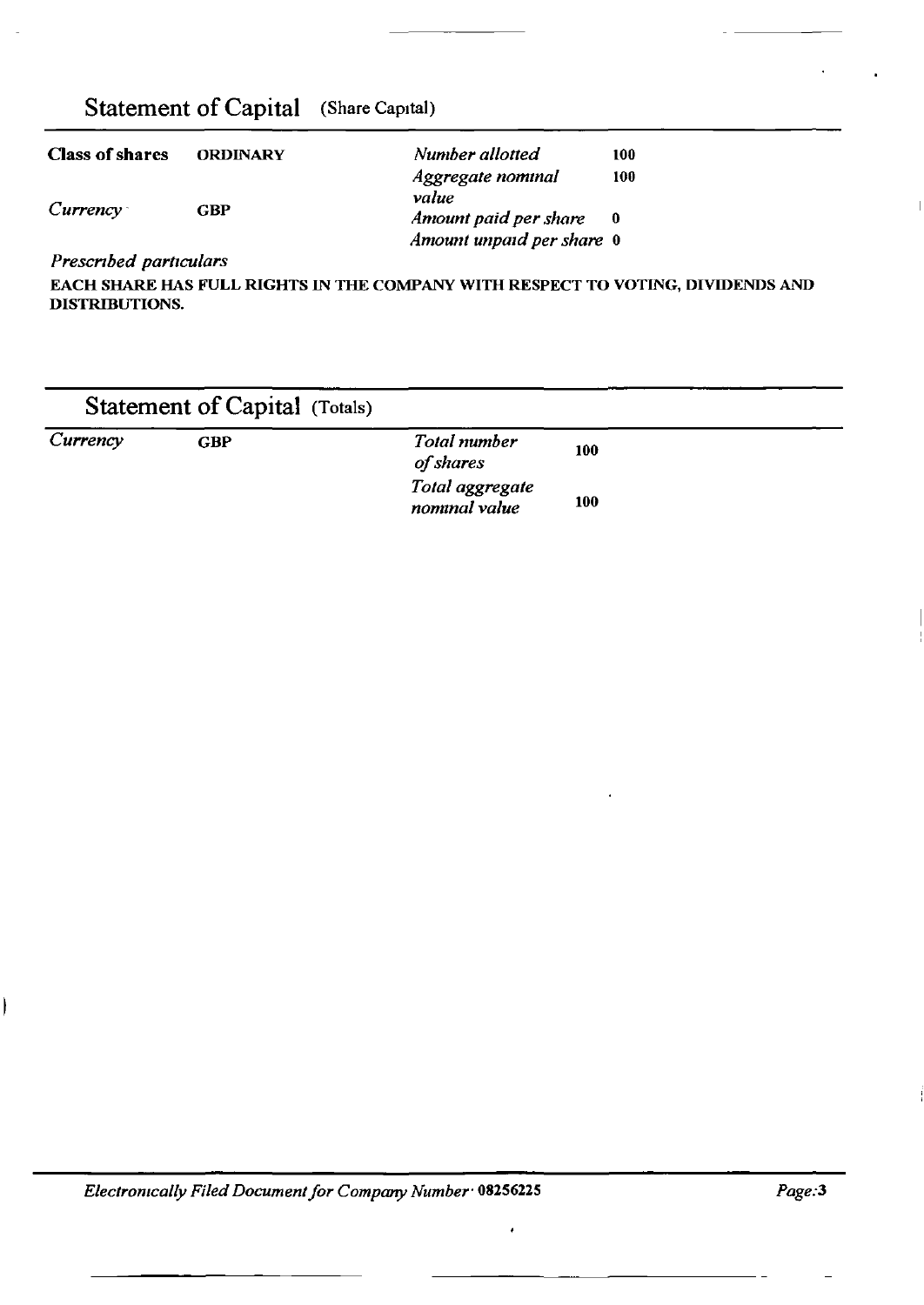## Initial Shareholdings

| Name:                | <b>ALEXANDER NIX</b>                                                   |                                |                 |
|----------------------|------------------------------------------------------------------------|--------------------------------|-----------------|
| Address <sup>·</sup> | <b>13 ST JAMES'S GARDENS</b><br><b>LONDON</b><br><b>UNITED KINGDOM</b> | Class of share.                | <b>ORDINARY</b> |
|                      | <b>W11 4RD</b>                                                         | Number of shares               | 100             |
|                      |                                                                        | Currency                       | <b>GBP</b>      |
|                      |                                                                        | Nominal value of<br>each share |                 |
|                      |                                                                        | Amount unpaid                  | $\mathbf 0$     |
|                      |                                                                        | Amount paid                    | 0               |

*Electromcally Filed Document for Company Number* 08256225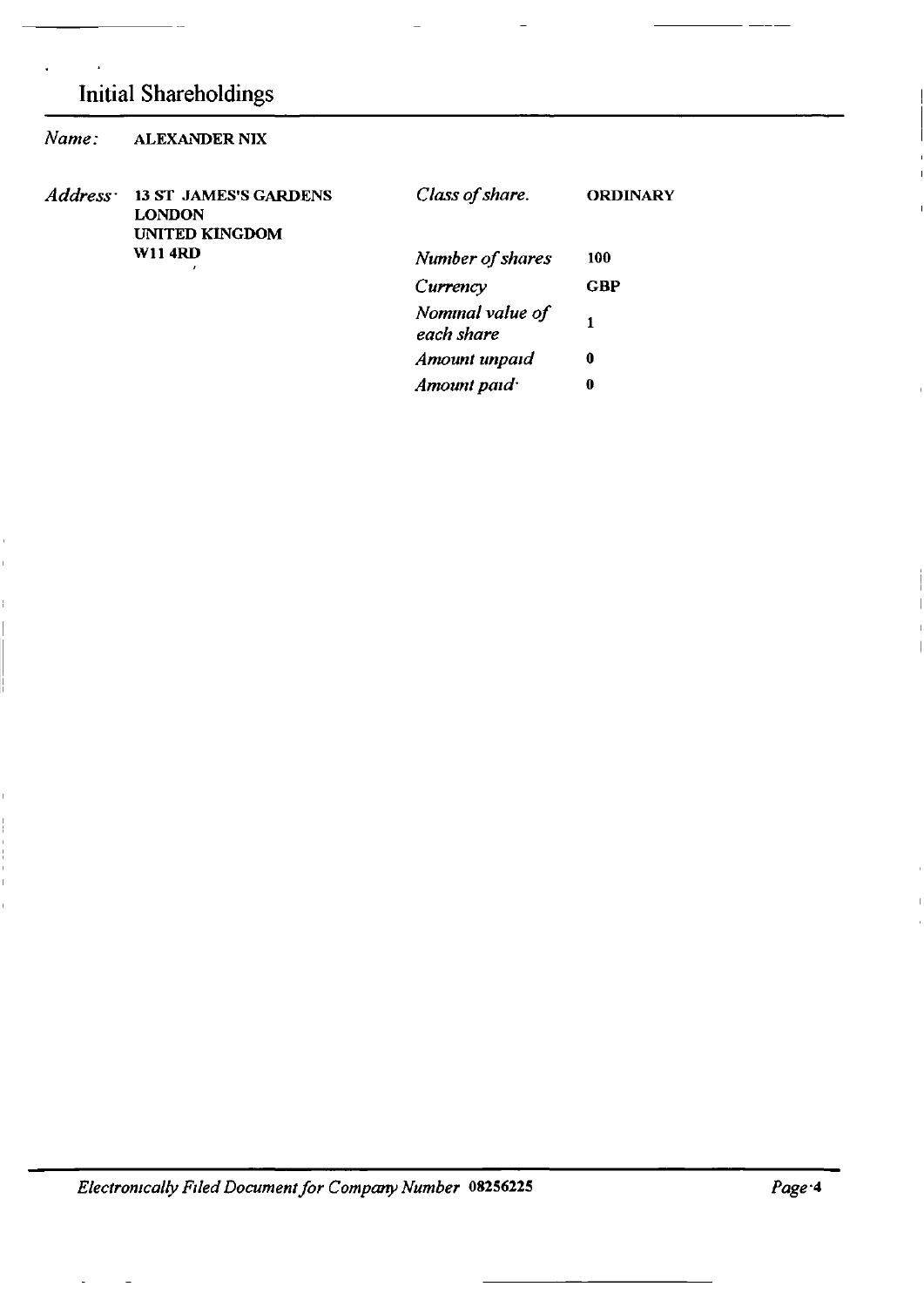## Statement of Compliance

*I confirm the requirements of the Companies Act 2006 as to registration have been complied with* 

*Name*  ALEXANDER NIX

*Authenticated* 

YES

## *Authonsation*

*Authoriser Designation* subscriber

*Authenticated.* Yes

*End ofElectromcalfy F1/ed Document for Company Number* 08256225

*Page·5*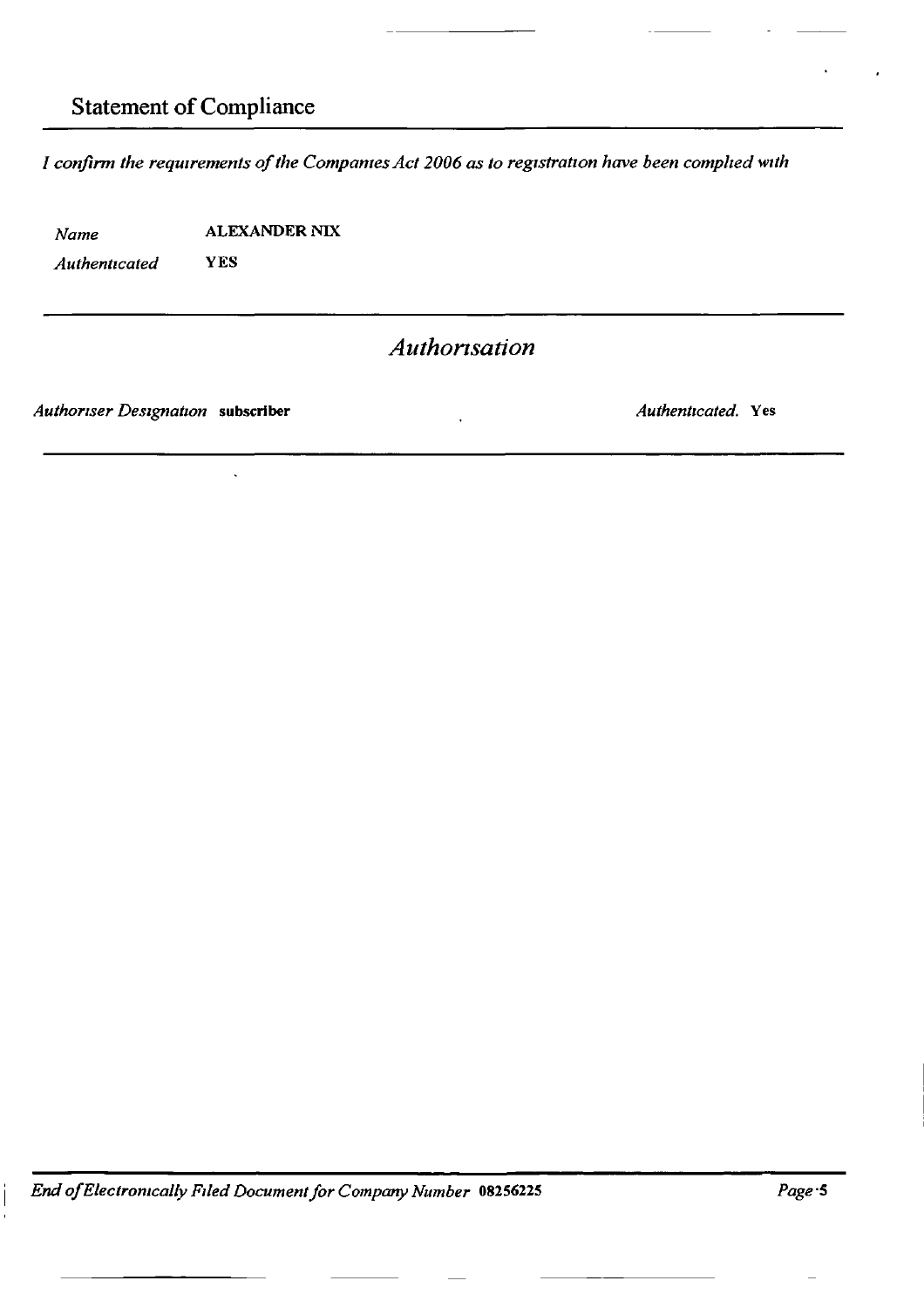## COMPANY HAVING A SHARE CAPITAL

## Memorandum of association of SCL ELECTIONS LIMITED

Each subscriber to this memorandum of association wishes to form a company under the Companies Act 2006 and agrees to become a member of the company and to take at least one share

| Name of each subscriber | <b>Authentication</b>               |
|-------------------------|-------------------------------------|
| Alexander Nix           | <b>Authenticated Electronically</b> |

 $\overline{1}$ 

Dated. 16/10/2012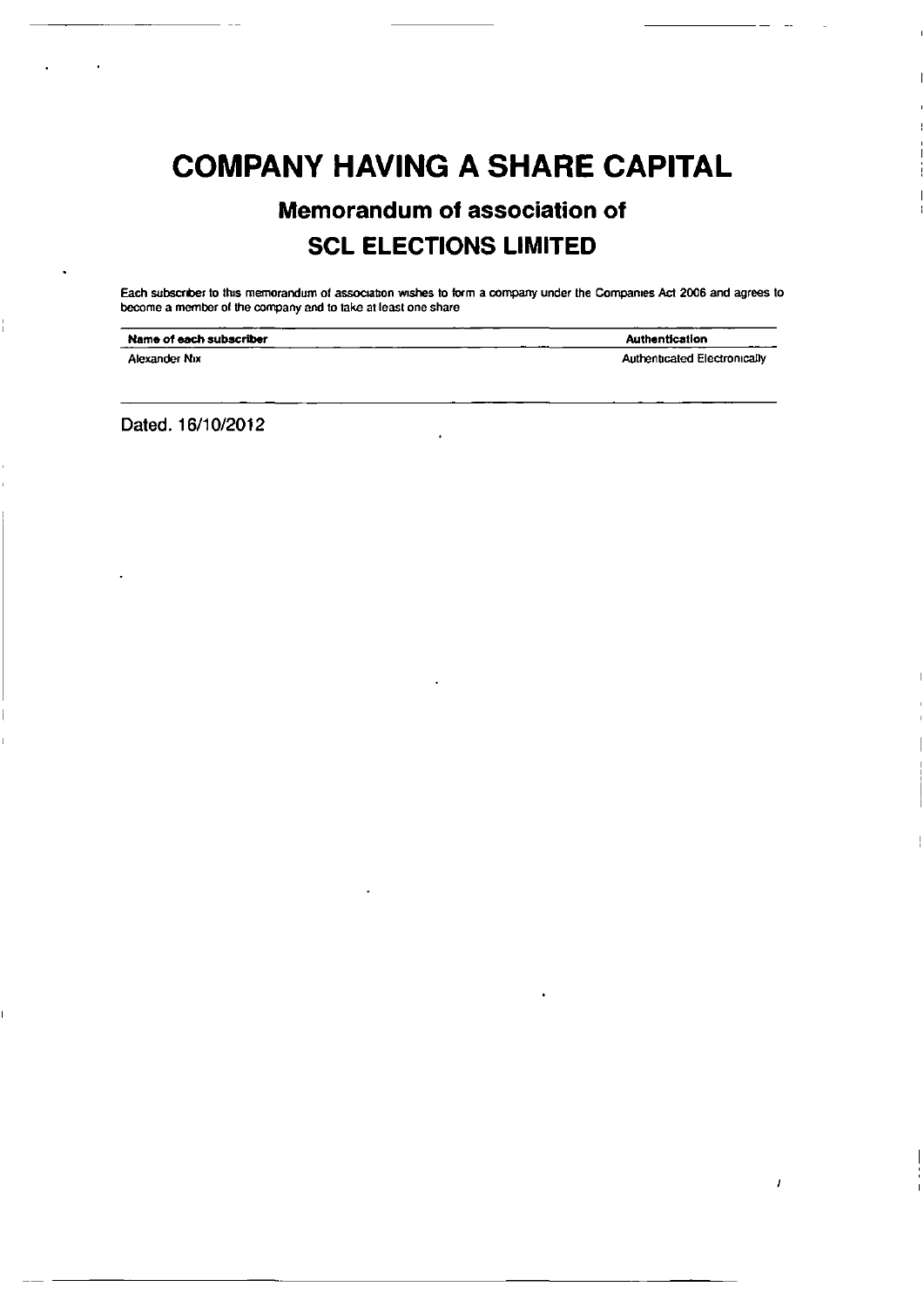

## **COMPANY NAME:** SCL ELECTIONS LIMITED<br>**COMPANY NUMBER:** 08256225 **COMPANY NUMBER:**

Date of birth was removed from public register on 16/12/2014 as it was factually inaccurate.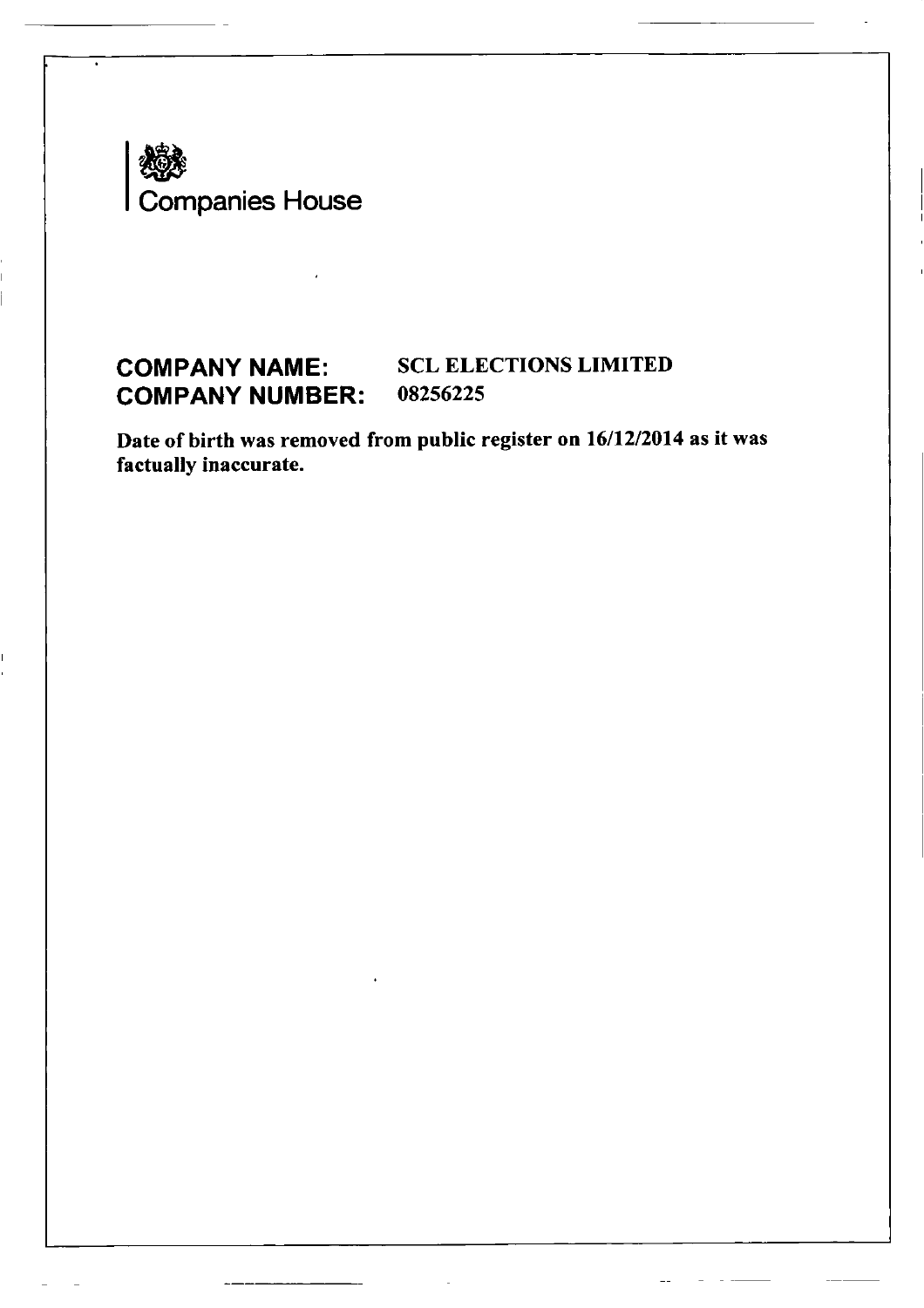### [Companies](https://beta.companieshouse.gov.uk/) House

BETA This is a trial service — your feedback [\(https://www.research.net/r/chbeta\)](https://www.research.net/r/chbeta) will help us to improve it.

Search for companies or officers

# SCL ELECTIONS LIMITED

Company number 08256225

Registered office address C/O Pkf Littlejohn 2nd Floor, 1 Westferry Circus, Canary Wharf, London, E14 4HD

Company status In Administration

Company type Private limited Company

Incorporated on 17 October 2012

### Accounts

Next accounts made up to 31 December 2017 due by 30 September 2018

Last accounts made up to 31 December 2016

### Confirmation statement

Next statement date 17 October 2018 due by 31 October 2018

Last statement dated 17 October 2017

### Nature of business (SIC)

63990 - Other information service activities not elsewhere classified

[Is there anything wrong with this page?](javascript:void(0);)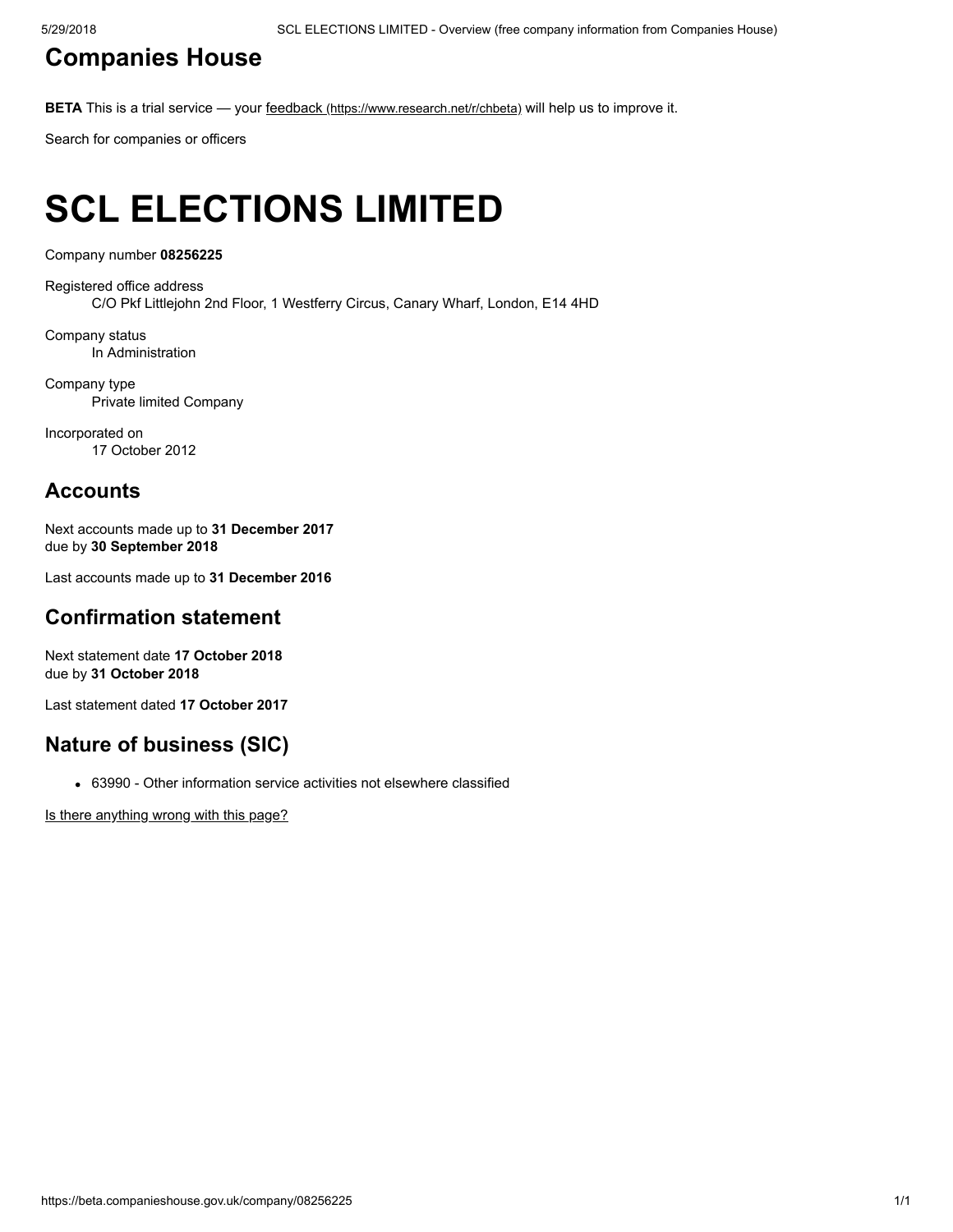## [Companies](https://beta.companieshouse.gov.uk/) House

BETA This is a trial service — your feedback [\(https://www.research.net/r/chbeta\)](https://www.research.net/r/chbeta) will help us to improve it.

Search for companies or officers

# SCL ELECTIONS LIMITED

Company number 08256225

| <b>Date</b>    | <b>Type</b>        | <b>Description</b>                                                                                            | View /<br><b>Download</b> |
|----------------|--------------------|---------------------------------------------------------------------------------------------------------------|---------------------------|
| 25 May<br>2018 | AM01               | Appointment of an administrator<br>This document is being processed and will be available in 5 days.          |                           |
| 15 May<br>2018 | TM01               | Termination of appointment of Alexander James Ashburner Nix as a director on 30 April 2018                    | $(1$ page)                |
| 15 May<br>2018 | AP01               | Appointment of Mr Julian David Wheatland as a director on 30 April 2018                                       | (2 pages)                 |
| 06 Nov<br>2017 | CS <sub>01</sub>   | Confirmation statement made on 17 October 2017 with no updates                                                | $(3$ pages)               |
| 10 Jul<br>2017 | AA                 | Total exemption full accounts made up to 31 December 2016                                                     | $(10 \text{ pages})$      |
| 23 Dec<br>2016 | CS <sub>01</sub>   | Confirmation statement made on 17 October 2016 with updates                                                   | $(8 \text{ pages})$       |
| 22 Dec<br>2016 | CH <sub>01</sub>   | Director's details changed for Mr Alexander James Ashburner Nix on 18 October 2015                            | (2 pages)                 |
| 21 Jun<br>2016 | AA                 | Total exemption small company accounts made up to 31 December 2015                                            | $(5$ pages)               |
| 12 Nov<br>2015 | AR01               | Annual return made up to 17 October 2015 with full list of shareholders<br>Statement of capital on 2015-11-12 | $(3$ pages)               |
|                |                    | • GBP 100                                                                                                     |                           |
| 12 Oct<br>2015 | AA                 | Total exemption small company accounts made up to 31 December 2014                                            | (4 pages)                 |
| 06 Jan<br>2015 | AR01               | Annual return made up to 17 October 2014 with full list of shareholders<br>Statement of capital on 2015-01-06 | (3 pages)                 |
|                |                    | • GBP 100                                                                                                     |                           |
| 16 Dec<br>2014 | RPCH <sub>01</sub> | Correction of a Director's date of birth incorrectly stated on incorporation / mr alexander nix               | (2 pages)                 |
| 21 Jul<br>2014 | AA                 | Total exemption small company accounts made up to 31 December 2013                                            | (4 pages)                 |
| 12 Feb<br>2014 | CH <sub>01</sub>   | Director's details changed for Mr Alexander Nix on 7 February 2014                                            | (2 pages)                 |
| 12 Feb<br>2014 | CH <sub>01</sub>   | Director's details changed for Mr Alexander Nix on 7 February 2014                                            | (2 pages)                 |
| 07 Feb         | AA01               | Previous accounting period extended from 31 October 2013 to 31 December 2013                                  | $(1$ page)                |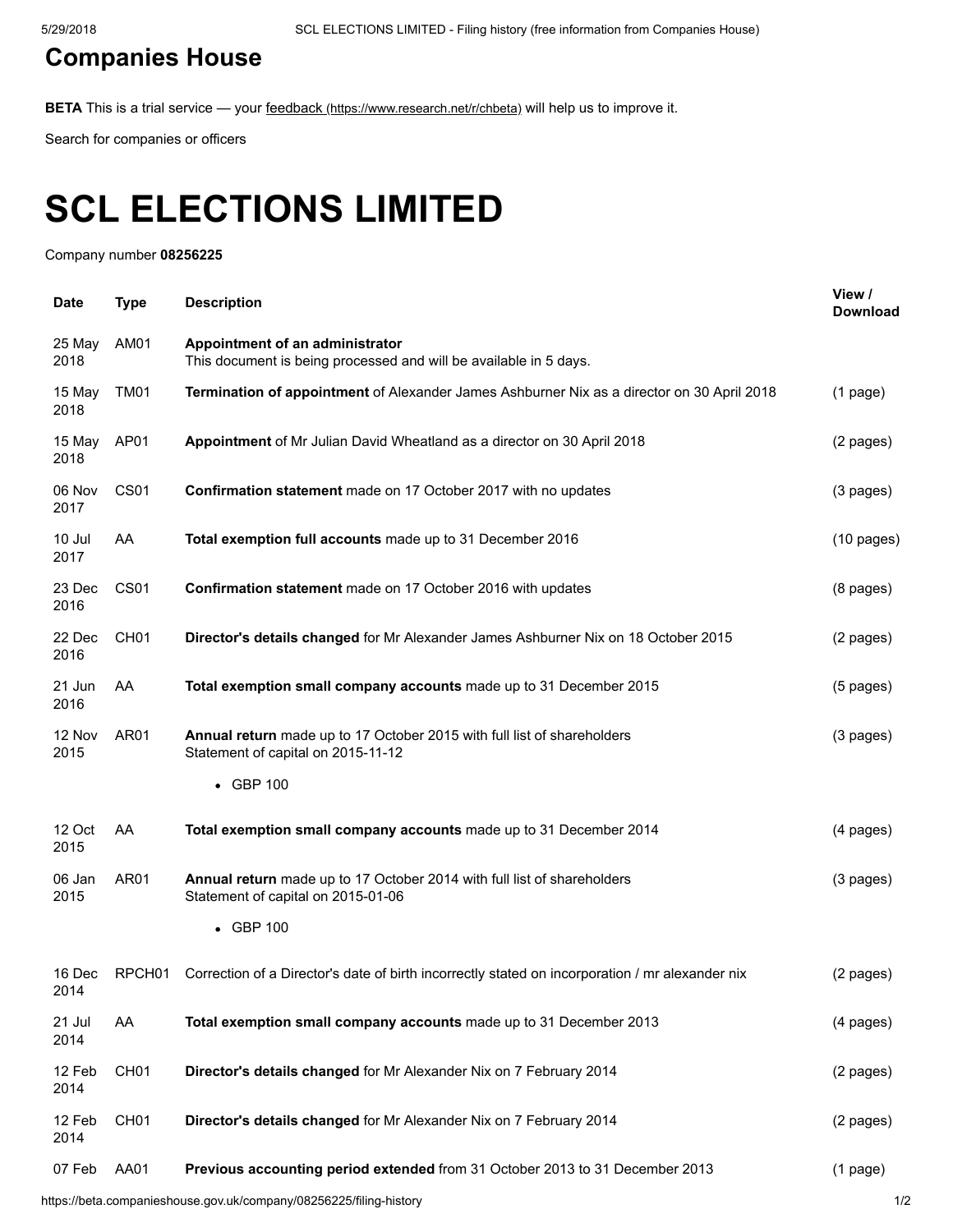| 5/29/2018<br>2014                                  | SCL ELECTIONS LIMITED - Filing history (free information from Companies House)                                                                      |                     |
|----------------------------------------------------|-----------------------------------------------------------------------------------------------------------------------------------------------------|---------------------|
| 06 Feb<br>TM01<br>2014                             | <b>Termination of appointment</b> of Christian Teroerde as a director                                                                               | $(1$ page)          |
| 06 Feb<br>AD <sub>01</sub><br>2014                 | <b>Registered office address changed from 108 New Bond Street London W1S 1EF on 6 February</b><br>2014                                              | $(1$ page)          |
| 20 Dec<br>AR <sub>01</sub><br>2013                 | <b>Annual return</b> made up to 17 October 2013 with full list of shareholders<br>Statement of capital on 2013-12-20                                | $(4 \text{ pages})$ |
|                                                    | $\bullet$ GBP 100                                                                                                                                   |                     |
| AD <sub>01</sub><br>20 Dec<br>2013                 | Registered office address changed from C/O P Teroerde, Hanson Asset Management Ltd 1<br>Grosvenor Place London SW1X 7JH England on 20 December 2013 | $(1$ page)          |
| 20 Dec<br>CH <sub>01</sub><br>2013                 | Director's details changed for Mr Christian Patrick Teroerde on 19 December 2013                                                                    | (2 pages)           |
| AD <sub>01</sub><br>07 Aug<br>2013                 | <b>Registered office address changed from 26 4Th Floor Mount Row London W1K 3SQ United</b><br>Kingdom on 7 August 2013                              | $(1$ page)          |
| 08 Feb<br>AD <sub>01</sub><br>2013                 | <b>Registered office address changed from 4Th Floor 26 Mount Row London W1K 3SQ United</b><br>Kingdom on 8 February 2013                            | $(1$ page)          |
| AP01<br>07 Feb<br>2013                             | <b>Appointment of Mr Christian Patrick Teroerde as a director</b>                                                                                   | (2 pages)           |
| 07 Feb<br>AD <sub>01</sub><br>2013                 | <b>Registered office address changed from 13 St. James's Gardens London W11 4RD United</b><br>Kingdom on 7 February 2013                            | $(1$ page)          |
| $\ln$ there enuthing wrong with this nego $\Omega$ |                                                                                                                                                     |                     |

[Is there anything wrong with this page?](javascript:void(0);)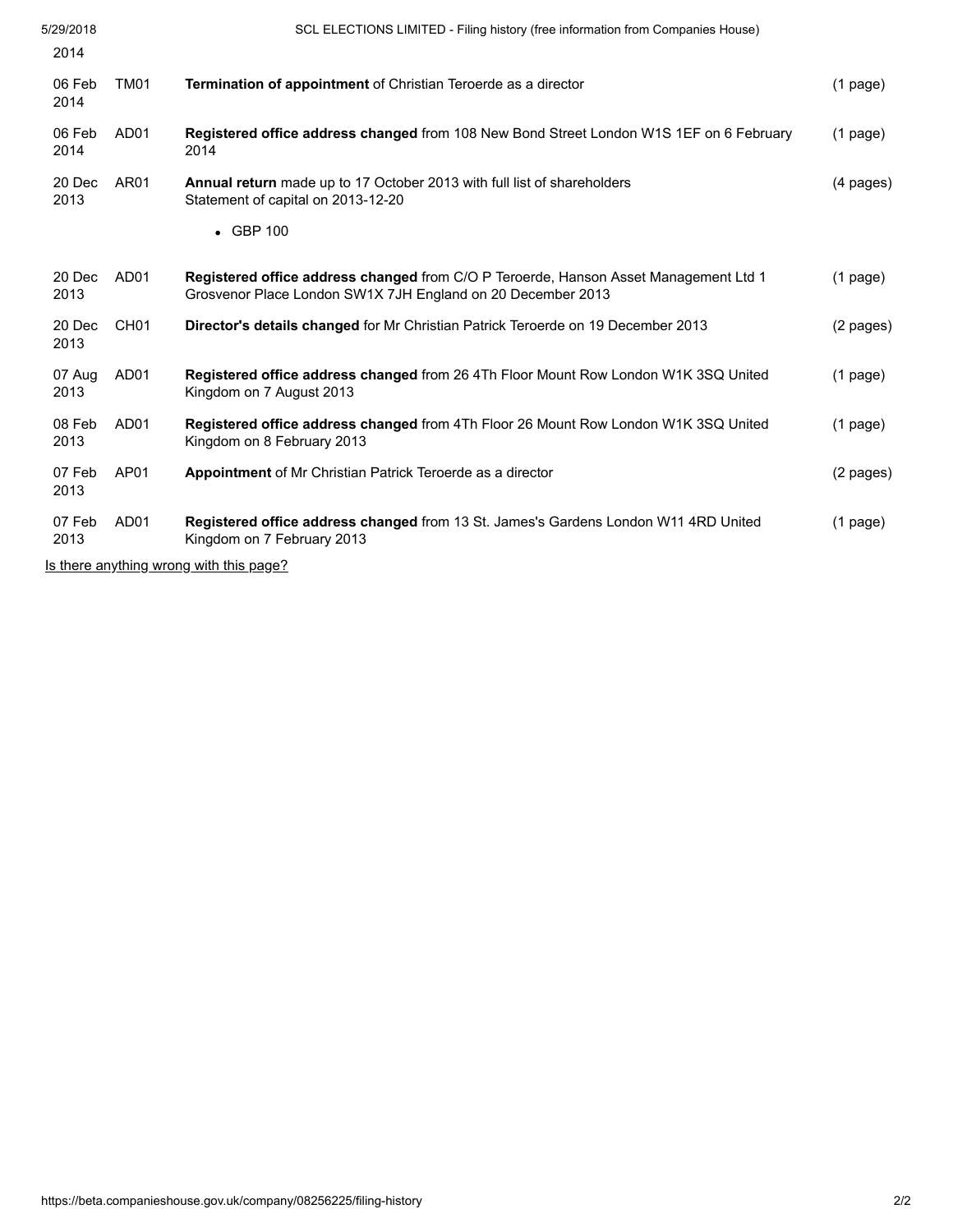## [Companies](https://beta.companieshouse.gov.uk/) House

BETA This is a trial service — your feedback [\(https://www.research.net/r/chbeta\)](https://www.research.net/r/chbeta) will help us to improve it.

Search for companies or officers

# SCL ELECTIONS LIMITED

Company number 08256225

| <b>Date</b> | Type   | <b>Description</b>                                                                                                          | View /<br><b>Download</b> |
|-------------|--------|-----------------------------------------------------------------------------------------------------------------------------|---------------------------|
| 17 Oct      | NEWINC | Incorporation                                                                                                               | $(8 \text{ pages})$       |
| 2012        |        | • MODEL ARTICLES - Model articles adopted                                                                                   |                           |
|             |        | • ANNOTATION Part Rectified Date of birth was removed from public register on<br>16/12/2014 as it was factually inaccurate. |                           |

[Is there anything wrong with this page?](javascript:void(0);)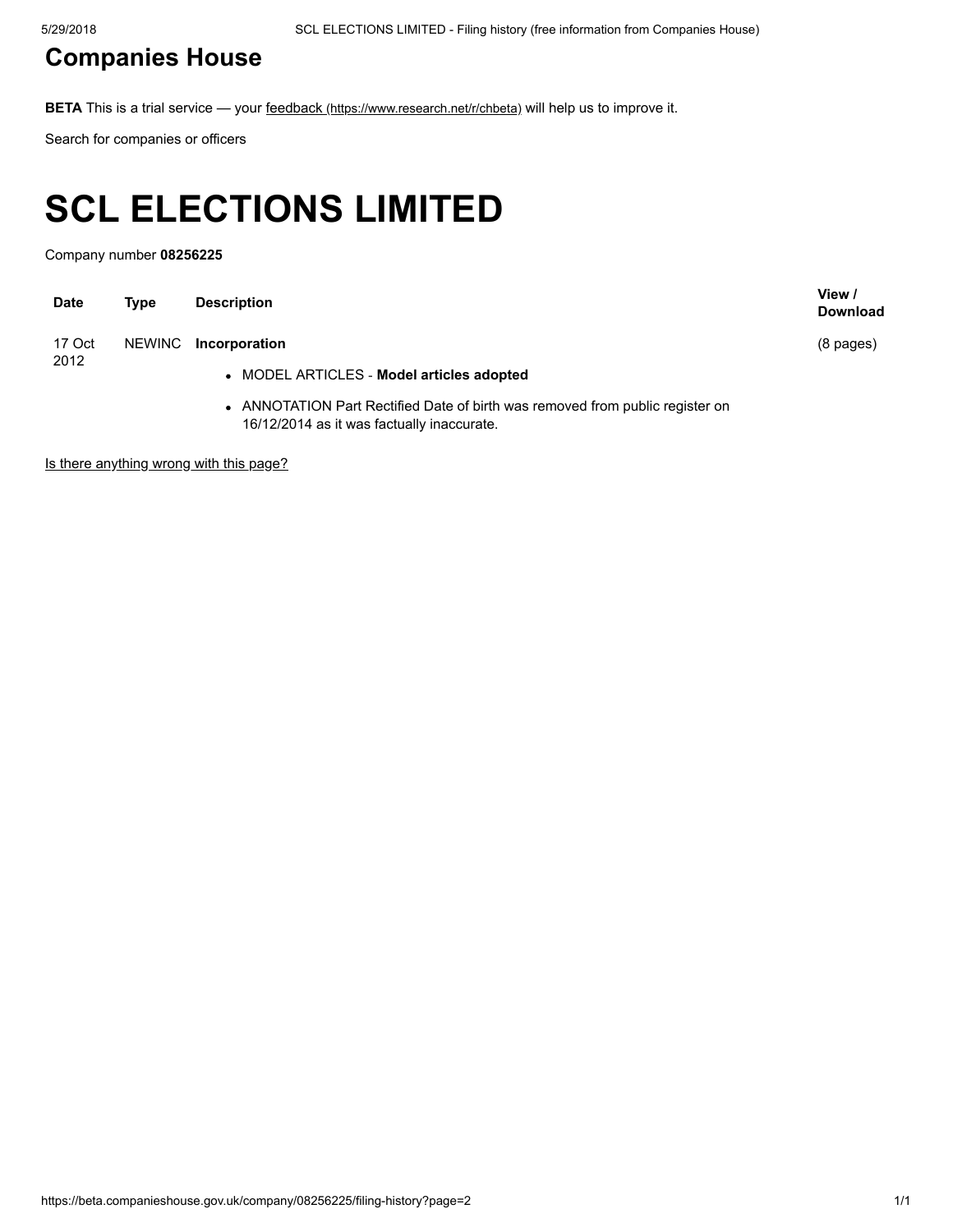Registered number: 08256225

 $\sim r$ 

 $\Delta$  .

SCL ELECTIONS LIMITED

UNAUDITED

FINANCIAL STATEMENTS

FOR THE YEAR ENDED 31 DECEMBER 2016

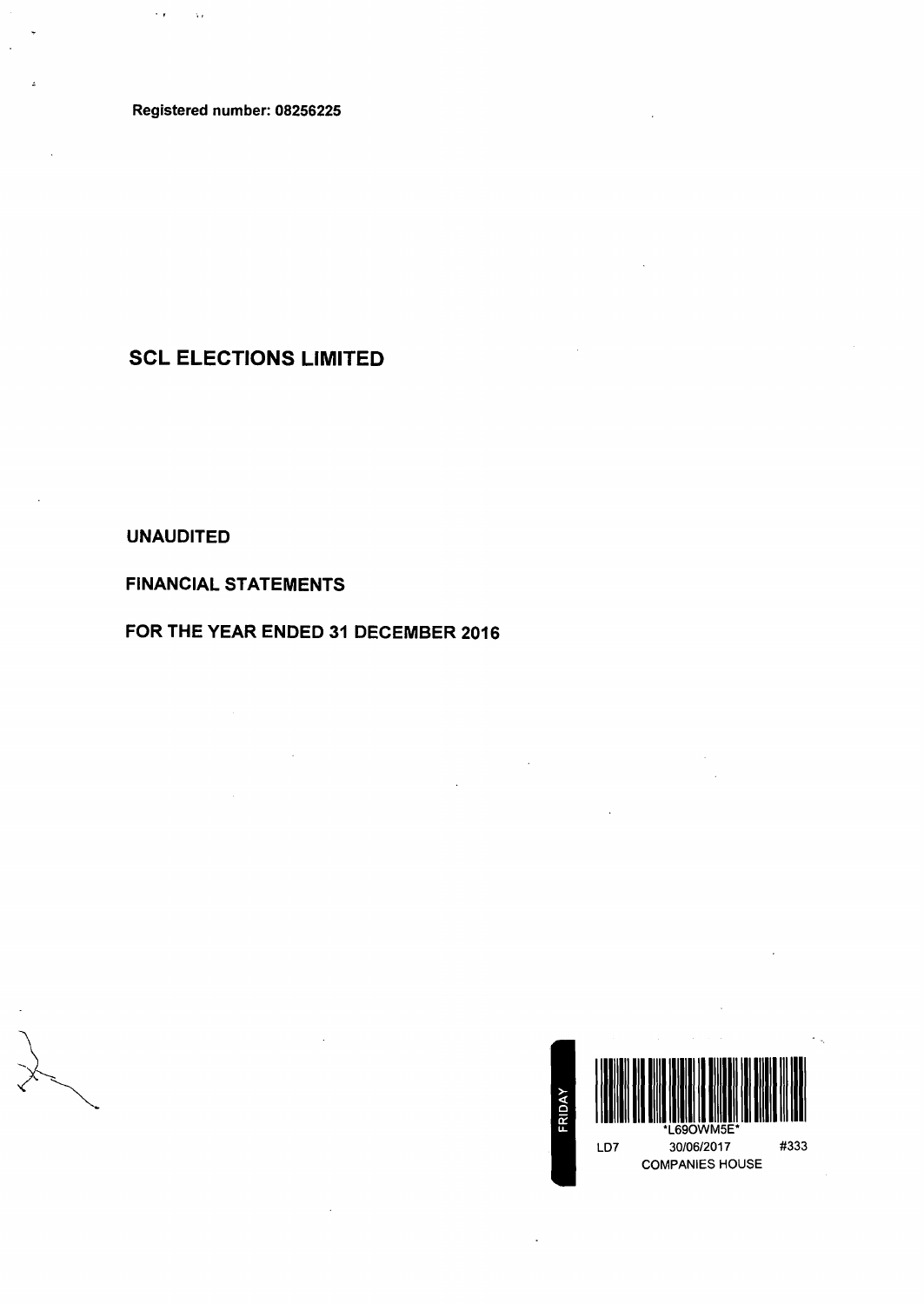### COMPANY INFORMATION

Director

A Nix

08256225

Registered number

Registered office

C/0 PKF Littlejohn LLP 1 Westferry Circus Canary Wharf London E144HD

#### Accountants

PKF Littlejohn LLP 1 Westferry Circus Canary Wharf London E144HD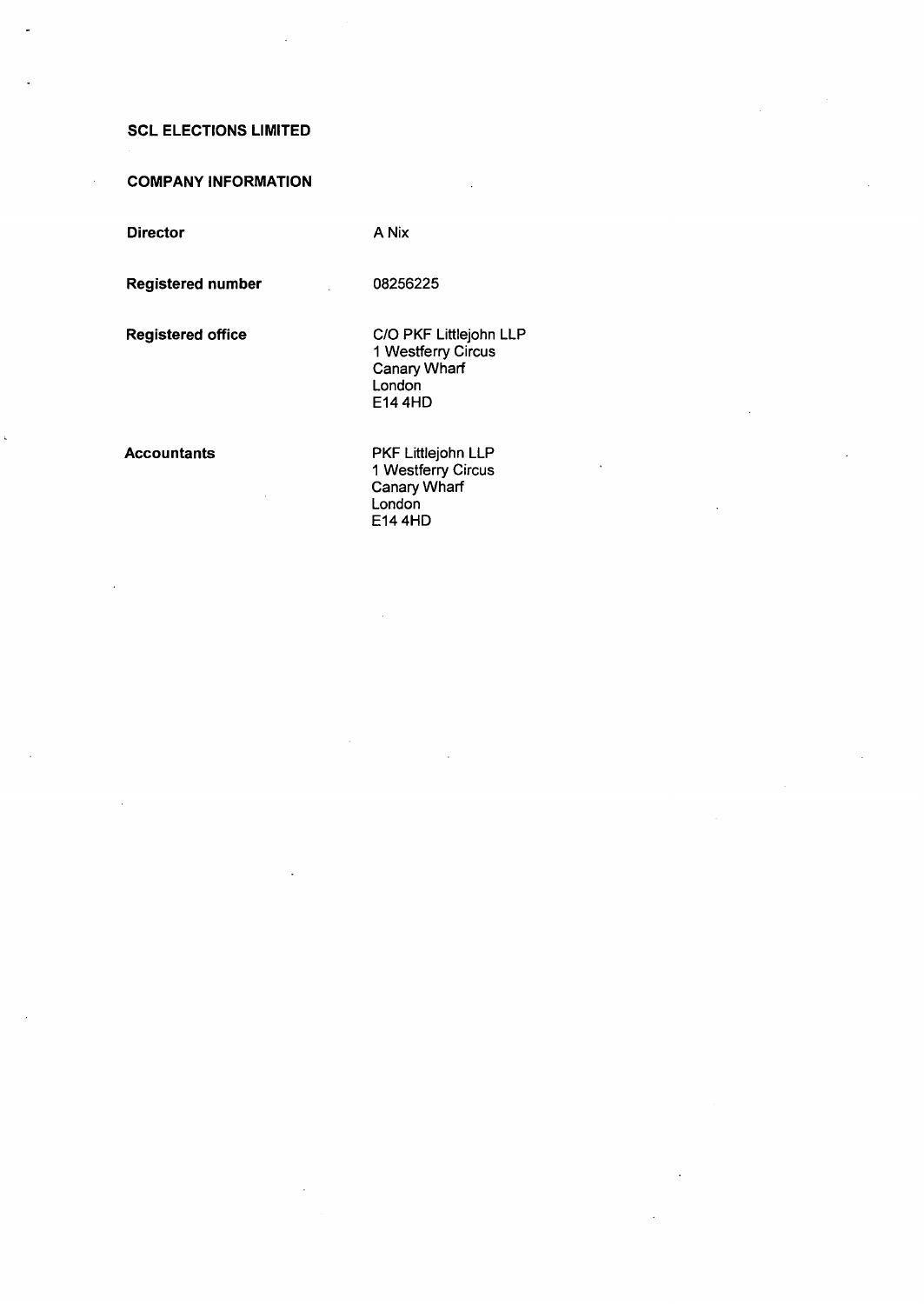### **CONTENTS**

|                                   |           | Page    |
|-----------------------------------|-----------|---------|
| <b>Balance sheet</b>              |           |         |
| Notes to the financial statements | $\bullet$ | $2 - 7$ |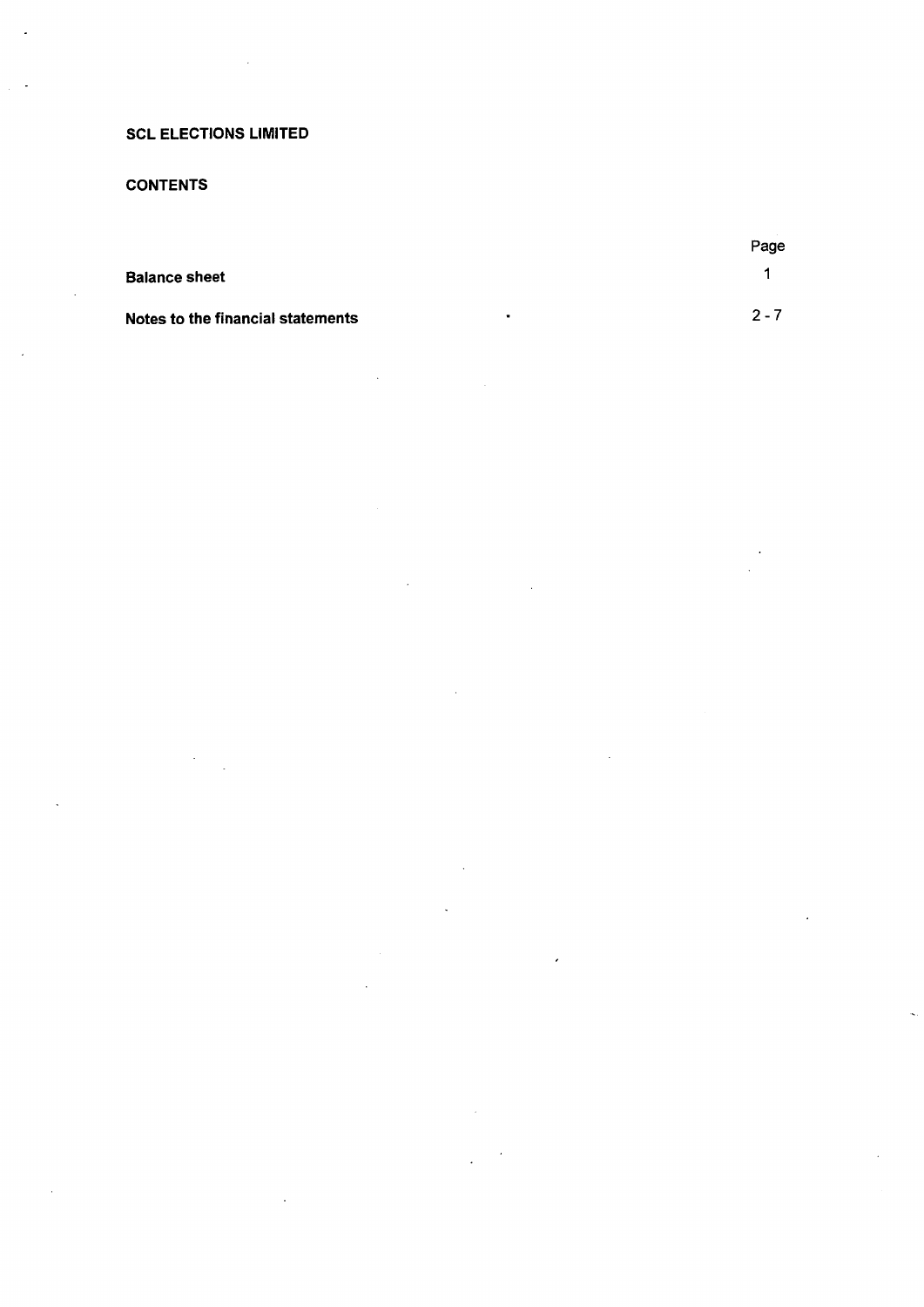#### SCL ELECTIONS LIMITED REGISTERED NUMBER: 08256225

### BALANCE SHEET

### AS AT 31 DECEMBER 2016

|                                                   | <b>Note</b>    |             | 2016<br>£ |             | 2015<br>£ |
|---------------------------------------------------|----------------|-------------|-----------|-------------|-----------|
| <b>Fixed assets</b>                               |                |             |           |             |           |
| Tangible assets                                   | 5              |             | 60,504    |             | 49,888    |
| Investments                                       | 6              |             | 678       |             | 678       |
|                                                   |                |             | 61,182    |             | 50,566    |
| <b>Current assets</b>                             |                |             |           |             |           |
| Debtors: amounts falling due within one year      | $\overline{7}$ | 4,682,411   |           | 1,988,219   |           |
| Cash at bank and in hand                          |                | 1,677,387   |           | 203,085     |           |
|                                                   |                | 6,359,798   |           | 2,191,304   |           |
| Creditors: amounts falling due within one<br>year | 8              | (4,030,286) |           | (1,861,991) |           |
| <b>Net current assets</b>                         |                |             | 2,329,512 |             | 329,313   |
| <b>Total assets less current liabilities</b>      |                |             | 2,390,694 |             | 379,879   |
| <b>Net assets</b>                                 |                |             | 2,390,694 |             | 379,879   |
| <b>Capital and reserves</b>                       |                |             |           |             |           |
| Called up share capital                           |                |             | 100       |             | 100       |
| Profit and loss account                           |                |             | 2,390,594 |             | 379,779   |
|                                                   |                |             | 2,390,694 |             | 379,879   |

The Director considers that the Company is entitled to exemption from audit under section 477 of the Companies Act 2006 and members have not required the Company to obtain an audit for the year in question in accordance with section 476 of Companies Act 2006. The Director acknowledges his responsibilities for complying with the requirements of the Companies Act 2006 with respect to accounting records and the preparation of financial statements.

The financial statements have been prepared in accordance with the provisions applicable to companies subject to the small companies' regime and in accordance with the provisions of FRS 102 Section 1A- small entities. The financial statements have been delivered in accordance with the provisions applicable to companies subject to the small companies regime.

The Company has opted not to file the statement of comprehensive income and Director's Report in accordance with provisions applicable to companies subject to the small companies' regime.

The financial statements were approved and authorised for issue by the board and were signed on its behalf on

 $X \rightarrow 4$ 

**Director** 

The notes on pages 2 to 7 form part of these financial statements.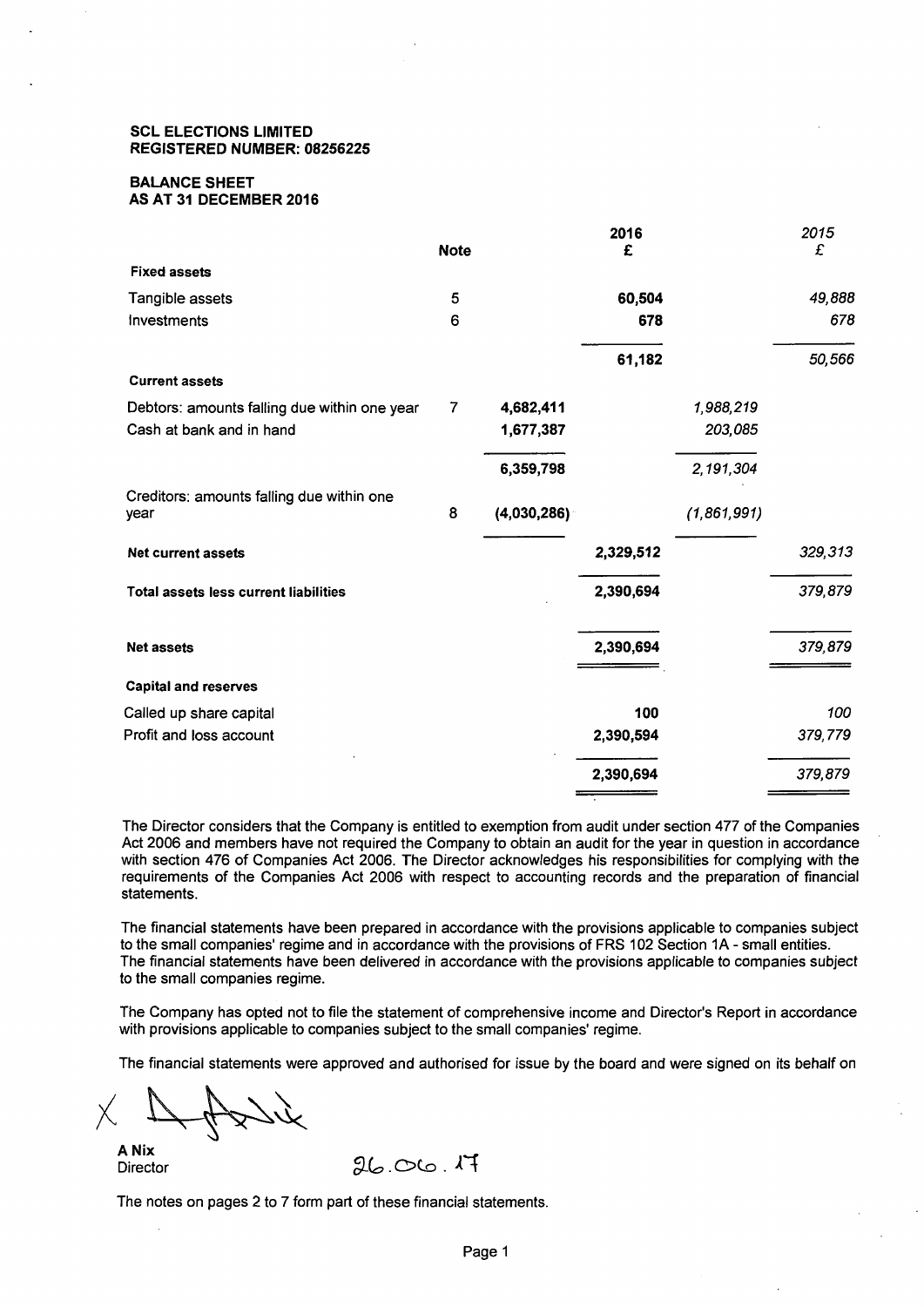#### NOTES TO THE FINANCIAL STATEMENTS FOR THE YEAR ENDED 31 DECEMBER 2016

#### 1. General information

SCL Elections Limited ("the Company") is a private Company limited by shares and is incorporated and domiciled in England. The address of its registered office is PKF Littlejohn LLP, 1 Westferry Circus, Canary Wharf, London, E14 4HD.

The principal activity of the Company is the provision of research and communication services for election campaigns.

The financial statements are presented in sterling which is the functional currency of the company.

#### 2. Accounting policies

#### 2.1 Basis of preparation of financial statements

The financial statements have been prepared under the historical cost convention unless otherwise specified within these accounting policies and in accordance with Section 1A of Financial Reporting Standard 102, the Financial Reporting Standard applicable in the UK and the Republic of Ireland and the Companies Act 2006.

Information on the impact of the first time adoption of FRS 102 is given in note 13.

The following principal accounting policies have been applied:

#### 2.2 Revenue

Turnover is recognised to the extent that it is probable that the economic benefits will flow to the Company and the turnover can be reliably measured. Turnover is measured as the fair value of the consideration received or receivable, excluding discounts, rebates, value added tax and other sales taxes. The following criteria must also be met before turnover is recognised:

#### Rendering of services

Turnover from a contract to provide services is recognised in the period in which the services are provided in accordance with the stage of completion of the contract when all of the following conditions are satisfied:

- the amount of turnover can be measured reliably;
- it is probable that the Company will receive the consideration due under the contract;
- the stage of completion of the contract at the end of the reporting period can be measured reliably; and
- the costs incurred and the costs to complete the contract can be measured reliably.

#### 2.3 Tangible fixed assets

Tangible fixed assets under the cost model are stated at historical cost less accumulated depreciation and any accumulated impairment losses. Historical cost includes expenditure that is directly attributable to bringing the asset to the location and condition necessary for it to be capable of operating in the manner intended by management.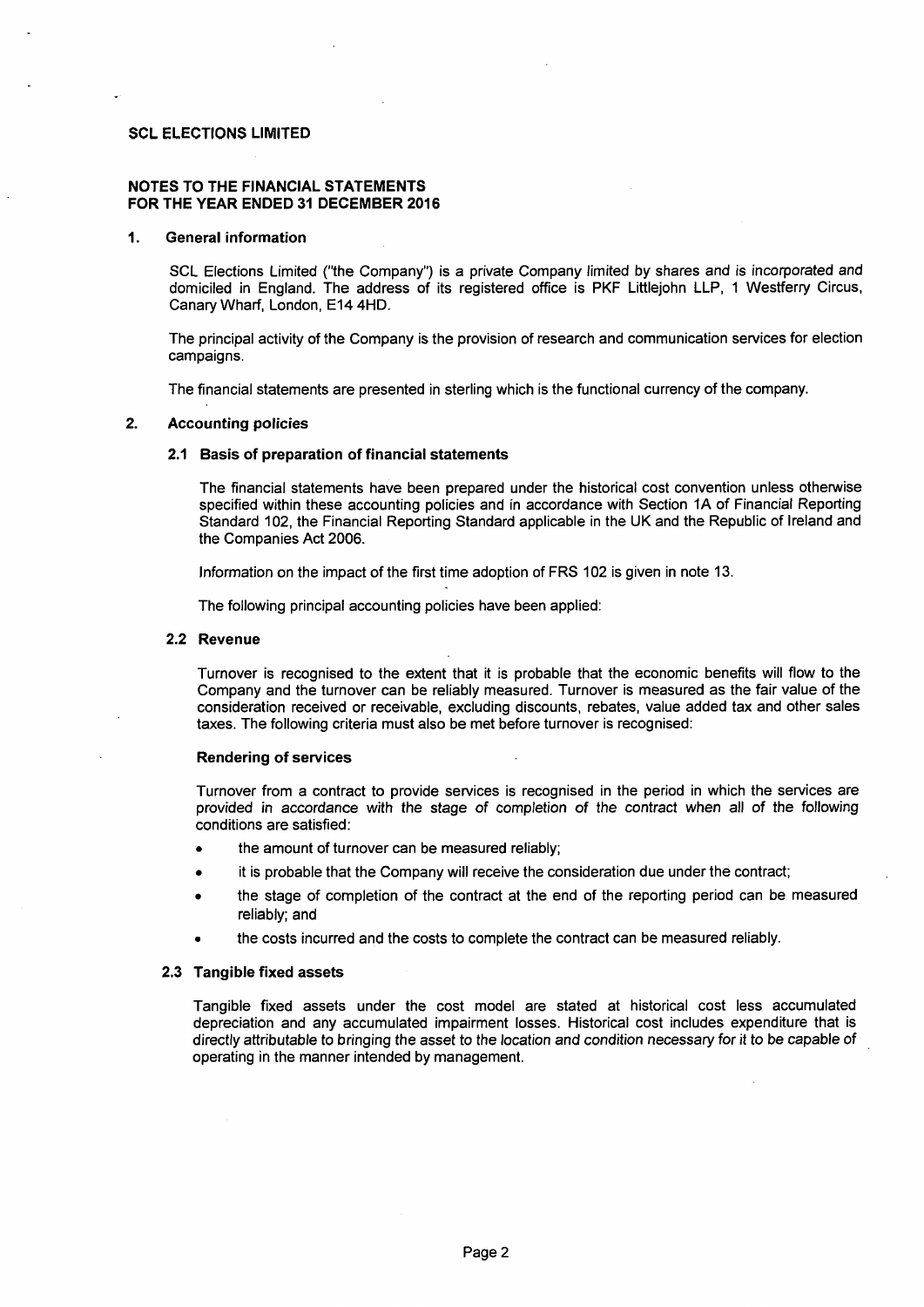#### NOTES TO THE FINANCIAL STATEMENTS FOR THE YEAR ENDED 31 DECEMBER 2016

#### 2. Accounting policies (continued)

#### 2.3 Tangible fixed assets (continued)

Depreciation is charged so as to allocate the cost of assets less their residual value over their estimated useful lives, using the straight-line method.

Depreciation is provided on the following basis:

| <b>Fixtures and fittings</b> | - 10 years |
|------------------------------|------------|
| Office equipment             | - 5 years  |

The assets' residual values, useful lives and depreciation methods are reviewed, and adjusted prospectively if appropriate, or if there is an indication of a significant change since the last reporting date.

Gains and losses on disposals are determined by comparing the proceeds with the carrying amount and are recognised in the Statement of comprehensive income.

#### 2.4 Valuation of investments

Investments in subsidiaries are measured at cost less accumulated impairment.

#### 2.5 Debtors

Short term debtors are measured at transaction price, less any impairment.

#### 2.6 Cash

Cash is represented by cash in hand and deposits with financial institutions repayable without penalty on notice of not more than 24 hours.

#### 2.7 Creditors

Short term creditors are measured at the transaction price.

#### 2.8 Foreign currency translation

#### Transactions and balances

Foreign currency transactions are translated into the functional currency using the spot exchange rates at the dates of the transactions.

At each period end foreign currency monetary items are translated using the closing rate. Nonmonetary items measured at historical cost are translated using the exchange rate at the date of the transaction and non-monetary items measured at fair value are measured using the exchange rate when fair value was determined.

Foreign exchange gains and losses resulting from the settlement of transactions and from the translation at period-end exchange rates of monetary assets and liabilities denominated in foreign currencies are recognised in the Statement of comprehensive income except when deferred in other comprehensive income as qualifying cash flow hedges.

Foreign exchange gains and losses that relate to borrowings and cash and cash equivalents are presented in the Statement of comprehensive income within 'finance income or costs'. All other foreign exchange gains and losses are presented in the Statement of comprehensive income within 'other operating income'.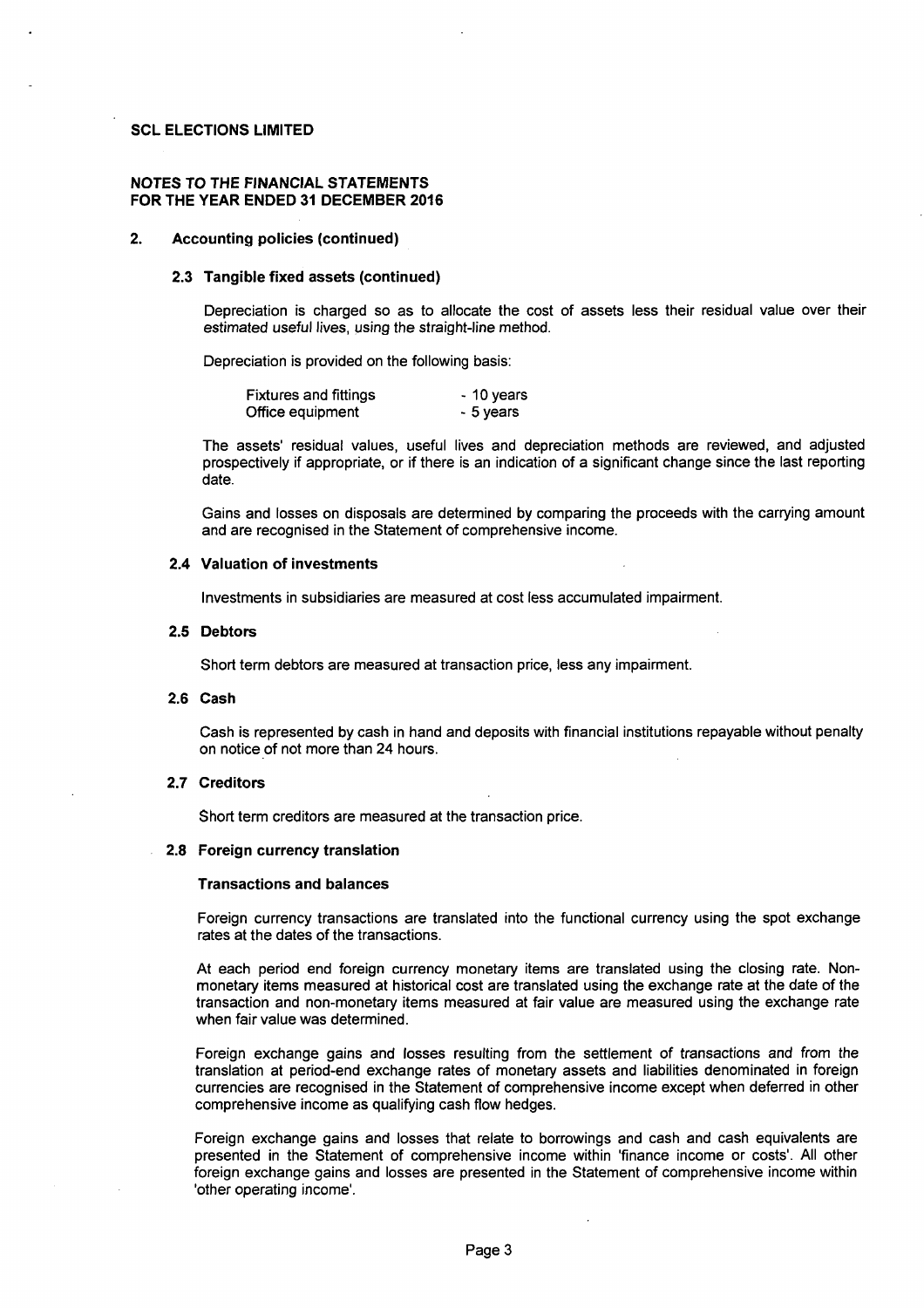#### **NOTES TO THE FINANCIAL STATEMENTS FOR THE YEAR ENDED 31 DECEMBER 2016**

#### **2. Accounting policies (continued)**

#### **2.9 Dividends**

Equity dividends are recognised when they become legally payable. Interim equity dividends are recognised when paid. Final equity dividends are recognised when approved by the shareholders at an annual general meeting.

#### **2.10 Preparation of consolidated financial statements**

The financial statements contain information about SCL Elections Limited as an individual company and do not contain consolidated financial information as the parent of a small group. The company has taken the option under Section 398 of the Companies Act 2006 not to prepare consolidated financial statements.

#### **2.11 Operating leases: the Company as lessee**

Rentals paid under operating leases are charged to the Statement of comprehensive income on a straight line basis over the lease term.

Benefits received and receivable as an incentive to sign an operating lease are recognised on a straight line basis over the lease term, unless another systematic basis is representative of the time pattern of the lessee's benefit from the use of the leased asset.

#### **2.12 Taxation**

Tax is recognised in the Statement of comprehensive income, except that a charge attributable to an item of income and expense recognised as other comprehensive income or to an item recognised directly in equity is also recognised in other comprehensive income or directly in equity respectively.

The current income tax charge is calculated on the basis of tax rates and laws that have been enacted or substantively enacted by the balance sheet date in the countries where the Company operates and generates income.

#### **2.13 Exceptional items**

Exceptional items are transactions that fall within the ordinary activities of the Company but are presented separately due to their size or incidence.

#### **3. Employees**

The average monthly number of employees, including directors, during the year was 46 (2015- 33).

#### **4. Dividends**

|                | 2016<br>£ | 2015<br>£     |
|----------------|-----------|---------------|
| Dividends paid | 117,764   | $\rightarrow$ |
|                | 117,764   | -             |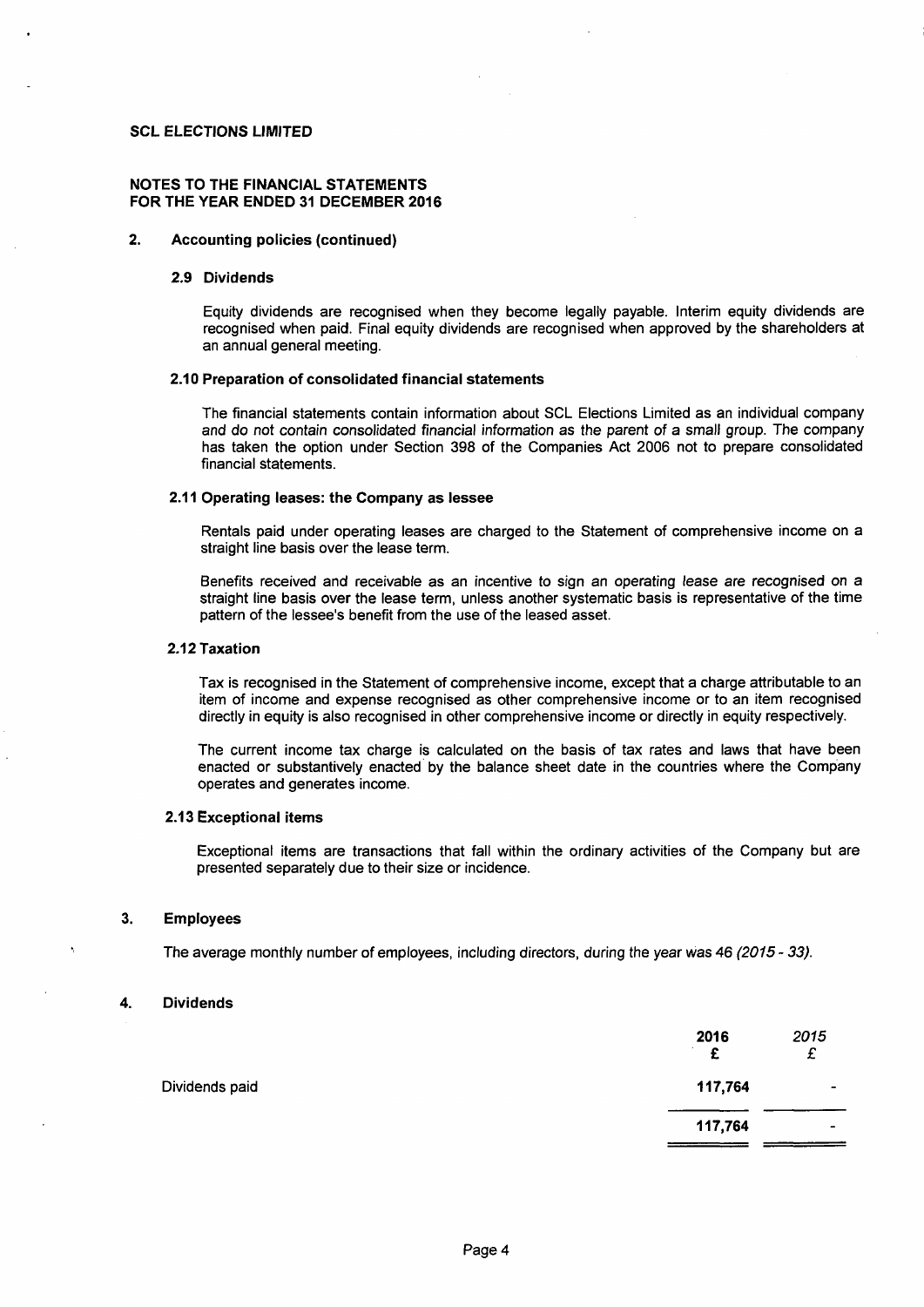#### NOTES TO THE FINANCIAL STATEMENTS FOR THE YEAR ENDED 31 DECEMBER 2016

### 5. Tangible fixed assets

|                                       | <b>Fixtures and</b><br>fittings<br>£ | <b>Office</b><br>equipment<br>£ | <b>Total</b><br>£ |
|---------------------------------------|--------------------------------------|---------------------------------|-------------------|
| Cost                                  |                                      |                                 |                   |
| At 1 January 2016                     | 7,084                                | 64,847                          | 71,931            |
| <b>Additions</b>                      | 26,500                               |                                 | 26,500            |
| At 31 December 2016                   | 33,584                               | 64,847                          | 98,431            |
| <b>Depreciation</b>                   |                                      |                                 |                   |
| At 1 January 2016                     | 1,680                                | 20,364                          | 22,044            |
| Charge for the period on owned assets | 2,916                                | 12,969                          | 15,885            |
| At 31 December 2016                   | 4,596                                | 33,333                          | 37,929            |
| Net book value                        |                                      |                                 |                   |
| At 31 December 2016                   | 28,988                               | 31,514                          | 60,502            |
| At 31 December 2015                   | 5,405                                | 44,483                          | 49,888            |

 $\mathcal{L}^{(1)}$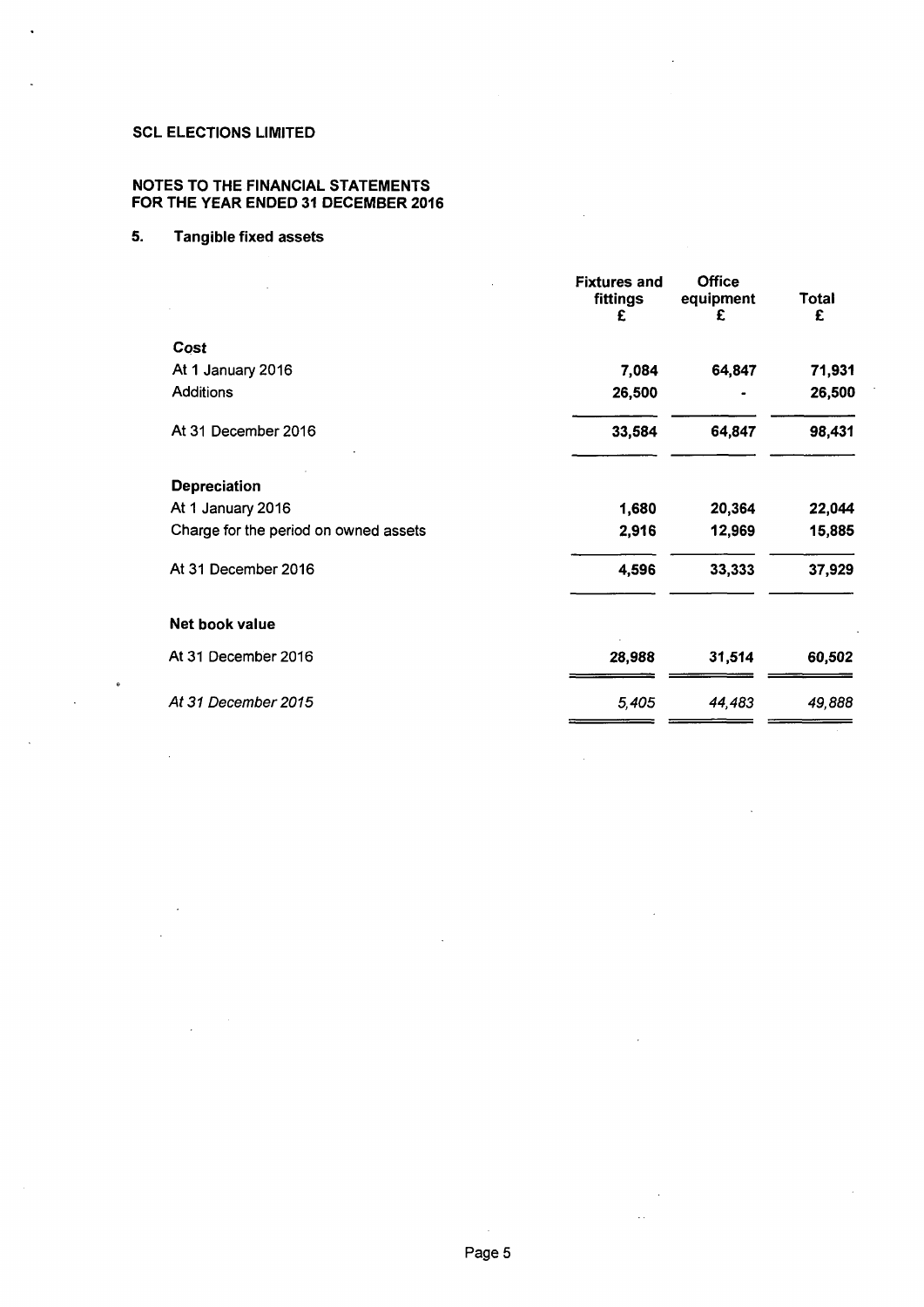$\tilde{\mathcal{D}}$ 

#### NOTES TO THE FINANCIAL STATEMENTS FOR THE YEAR ENDED 31 DECEMBER 2016

#### 6. Fixed asset investments

|                     | Investments<br>in subsidiary<br>companies<br>£ |
|---------------------|------------------------------------------------|
| Cost                |                                                |
| At 1 January 2016   | 678                                            |
| At 31 December 2016 | 678                                            |
|                     |                                                |
| Net book value      |                                                |

| At 31 December 2016 | 678 |
|---------------------|-----|
|                     |     |
| At 31 December 2015 | 678 |
|                     |     |

#### Subsidiary undertakings

The following were subsidiary undertakings of the Company:

| Name                                                          | Country of<br>incorporation shares | <b>Class of</b> | Holding |
|---------------------------------------------------------------|------------------------------------|-----------------|---------|
| <b>SCL USA Inc.</b>                                           | USA                                | Ordinary        | 100%    |
| Cambridge Analytica(UK) Limited<br>(formerly SCL USA Limited) | UK                                 | Ordinary        | $100\%$ |

#### 7. Debtors

|                                      | 2016<br>£ | 2015<br>£ |
|--------------------------------------|-----------|-----------|
| Trade debtors                        | 145,512   | 7.107     |
| Amounts owed by related undertakings | 869,595   | 928,119   |
| Other debtors                        | 348,773   | 201,418   |
| Prepayments and accrued income       | 3,318,531 | 851,575   |
|                                      | 4,682,411 | 1,988,219 |
|                                      |           |           |

 $\sim$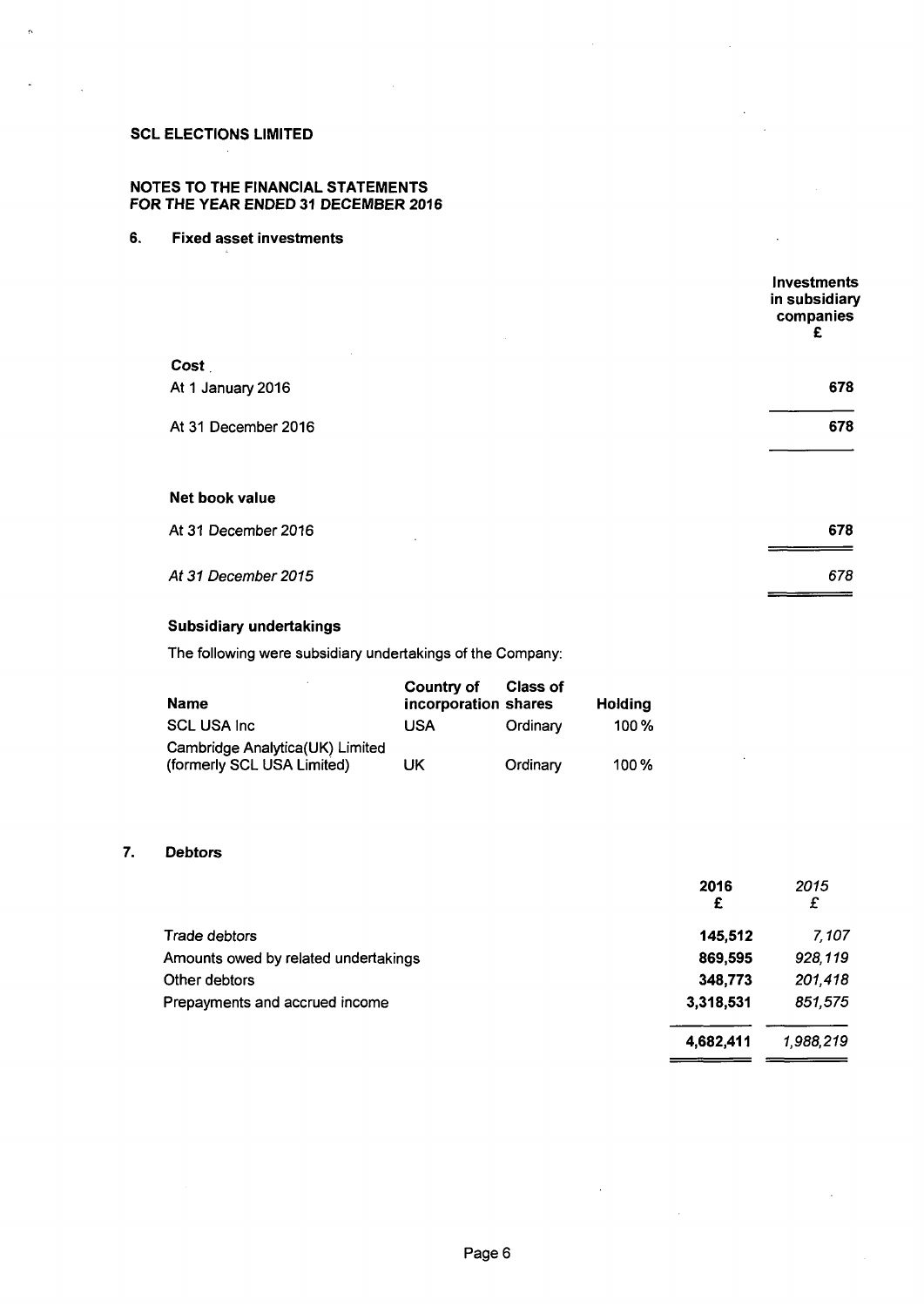..

#### NOTES TO THE FINANCIAL STATEMENTS FOR THE YEAR ENDED 31 DECEMBER 2016

#### 8. Creditors: Amounts falling due within one year

|                                      | 2016<br>£ | 2015<br>£ |
|--------------------------------------|-----------|-----------|
| Trade creditors                      | 712,159   | 575,206   |
| Amounts owed to related undertakings | 1,760,023 | 597,196   |
| Corporation tax                      | 556,055   |           |
| Other taxation and social security   | 89,870    | 66,408    |
| Other creditors                      | 4.615     | 332,706   |
| Accruals and deferred income         | 907,564   | 290,475   |
|                                      | 4,030,286 | 1,861,991 |

#### 9. Commitments under operating leases

At 31 December 2016 the Company had future minimum lease payments under non-cancellable operating leases as follows:

|                                              | 2016<br>£ | 2015<br>£ |
|----------------------------------------------|-----------|-----------|
| Not later than 1 year                        | 184,487   | 5,125     |
| Later than 1 year and not later than 5 years | 34,750    | -         |
|                                              | 219,237   | 5,125     |
|                                              |           |           |

#### 10. Related party transactions

The Company has taken advantage of the exemption within Section 33 of FRS 102 not to disclose transactions with other wholly owned members of the group.

The Company owns a 19.0% share in Cambridge Analytica LLC, a US entity in which Alexander Nix is a board member. £24.2m (2015: £12.4m) income was received from this entity during the year and no costs were due by the Company in respect of losses incurred by the entity. There was no cost of this investment. At the year end, the Company was owed £869,595 (2015: £922,440) by this entity.

At the year end, Alexander Nix owed £NIL to (2015: £8,506) SCL Elections Limited. The loan was interest free and has been paid in full during the year.

#### 11. Controlling party

The ultimate controlling party throughout the period was Alexander Nix.

#### 12. First time adoption of FRS 102

The policies applied under the entity's previous accounting framework are not materially different to FRS 102 and have not impacted on equity or profit or loss.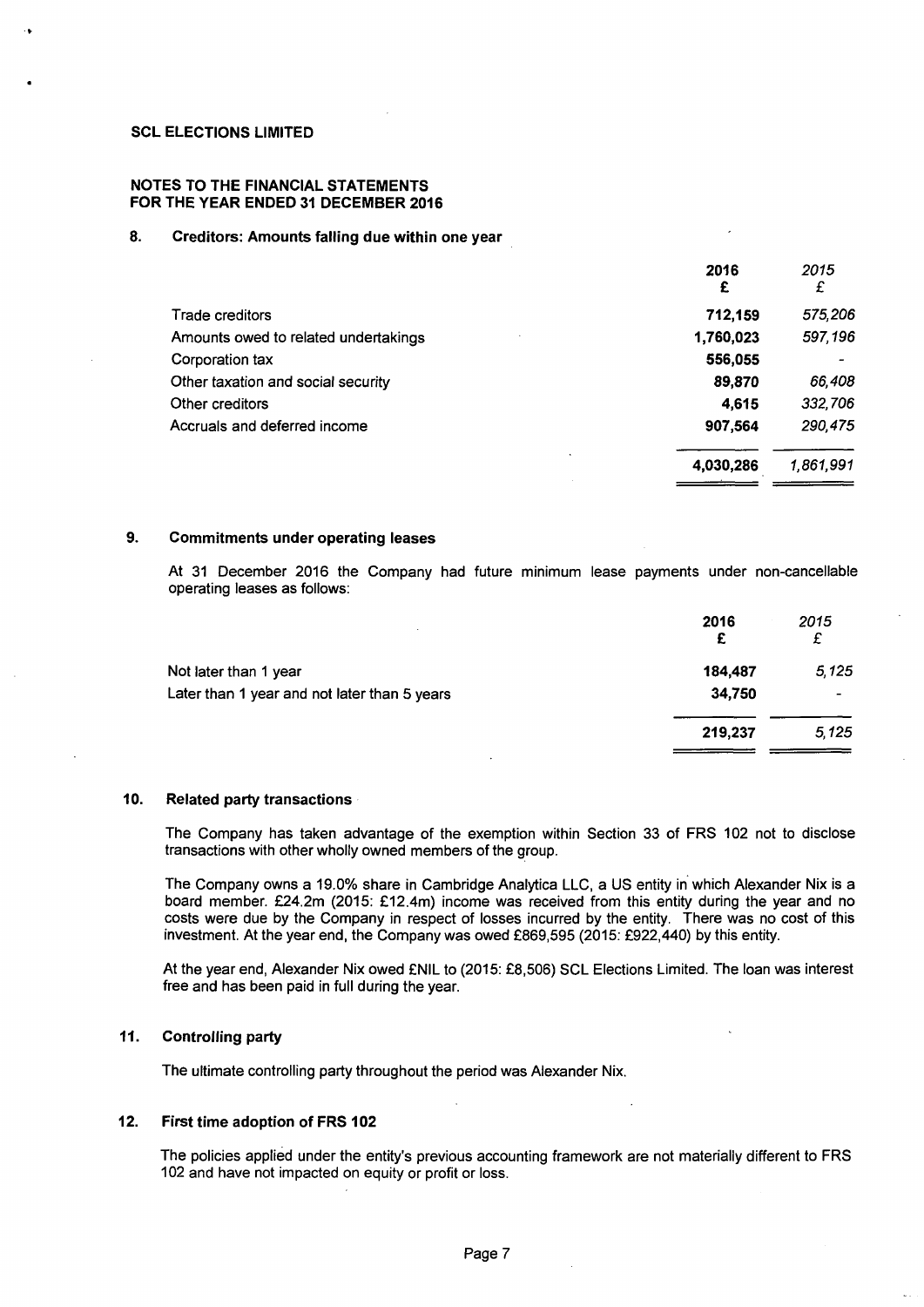



## **Confirmation Statement**

Company Name: SCL ELECTIONS LIMITED Company Number: 08256225

Received for filing in Electronic Format on the: 22/12/2016

Company Name: SCL ELECTIONS LIMITED

Company Number: 08256225

Confirmation 17/10/2016

Statement date:

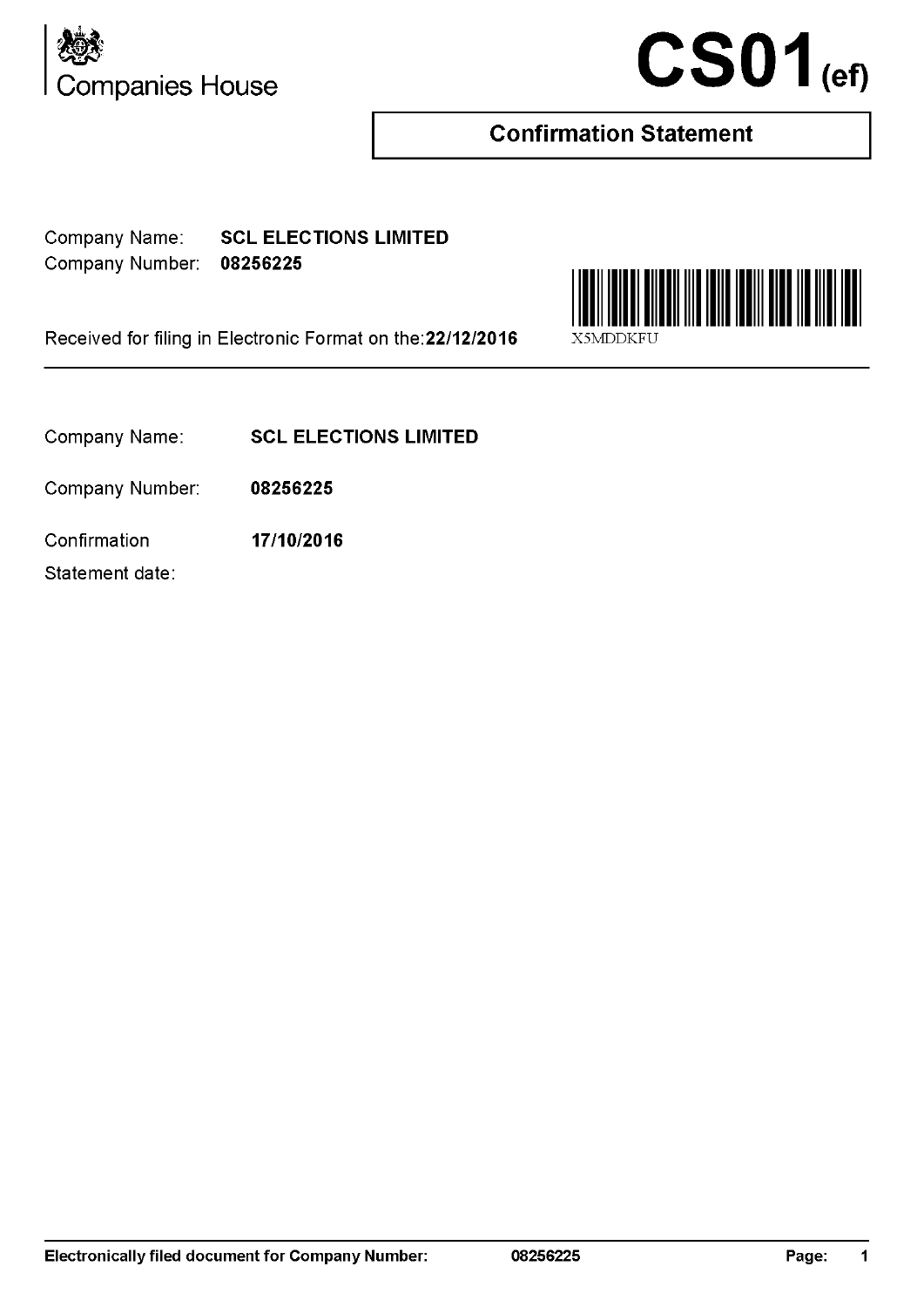## **Statement of Capital (Share Capital)**

| <b>Class of Shares: ORDINARY</b>                                             |     | Number allotted          | 100 |
|------------------------------------------------------------------------------|-----|--------------------------|-----|
| Currency:                                                                    | GBP | Aggregate nominal value: | 100 |
| <b>Prescribed particulars</b>                                                |     |                          |     |
| THE SHARES HAVE ATTACHED TO THEM FULL VOTING, DIVIDEND AND CAPITAL           |     |                          |     |
|                                                                              |     |                          |     |
| DISTRIBUTION (INCLUDING ON WINDING UP) RIGHTS; THEY DO NOT CONFER ANY RIGHTS |     |                          |     |

OF REDEMPTION.

# **Statement of Capital (Totals)**

| Currency: | GBP | Total number of shares: | 100 |  |
|-----------|-----|-------------------------|-----|--|
|           |     | Total aggregate nominal | 100 |  |
|           |     | value:                  |     |  |
|           |     | Total aggregate amount  | 0   |  |
|           |     | unpaid:                 |     |  |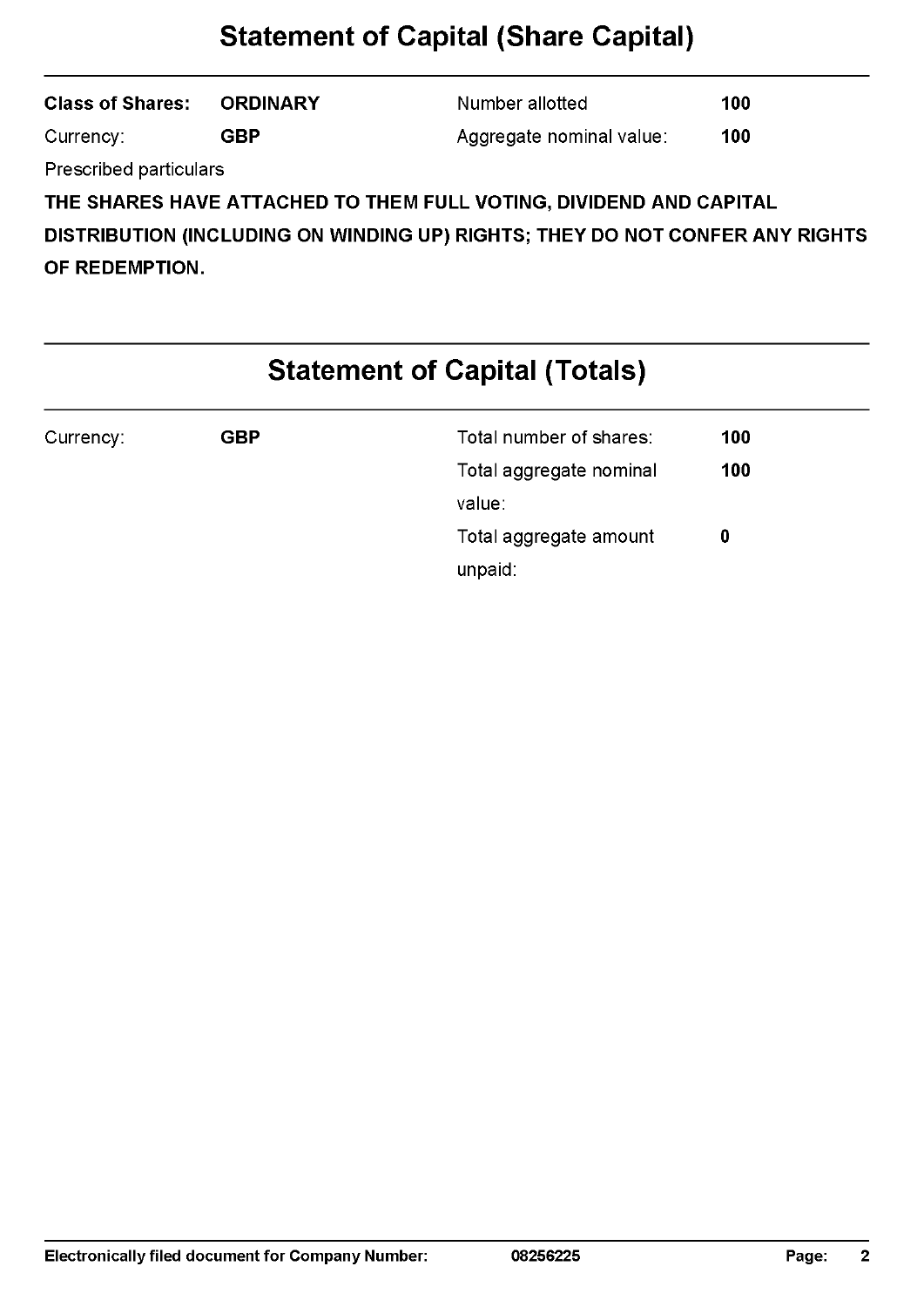## **Full details of Shareholders**

The details below relate to individuals/corporate bodies that were shareholders during the review period or that had ceased to be shareholders since the date of the previous confirmation statement.

Shareholder information for a non-traded company as at the confirmation statement date is shown below

Shareholding 1: Name: Shareholding 2: Name: 100 transferred on 2016-09-07 0 ORDINARY shares held as at the date of this confirmation statement ALEXANDER JAMES ASHBURNER NIX 100 ORDINARY shares held as at the date of this confirmation statement **SCL ANALYTICS LIMITED**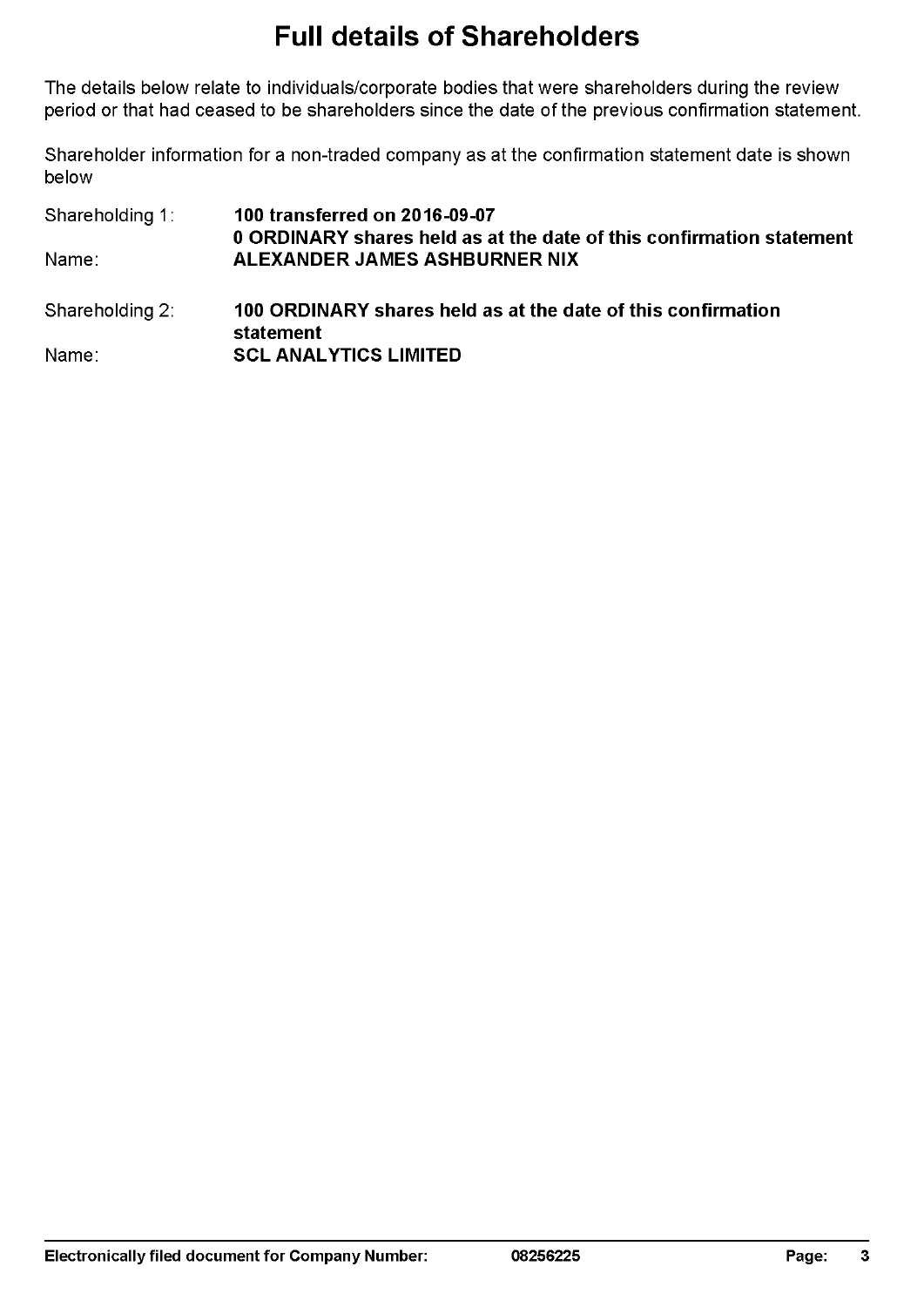## **Persons with Significant Control (PSC)**

### **PSC notifications**

### **Notification Details**

Date that person became **06/04/2016**  registrable:

| Name:                              | ALEXANDER JAMES ASHBURNER NIX                                                     |
|------------------------------------|-----------------------------------------------------------------------------------|
| Service Address:                   | <b>13 ST JAMES'S GARDENS</b><br><b>LONDON</b><br>UNITED KINGDOM<br><b>W11 4RD</b> |
| Country/State Usually<br>Resident: | <b>UNITED KINGDOM</b>                                                             |
| Date of Birth:                     | **/05/1975                                                                        |
| Nationality:                       | <b>BRITISH</b>                                                                    |

### **Nature of control**

The person holds, directly or indirectly, 75% or more of the shares in the company.

The person holds, directly or indirectly, 75% or more of the voting rights in the company.

The person has the right, directly or indirectly, to appoint or remove a majority of the board of directors of the company.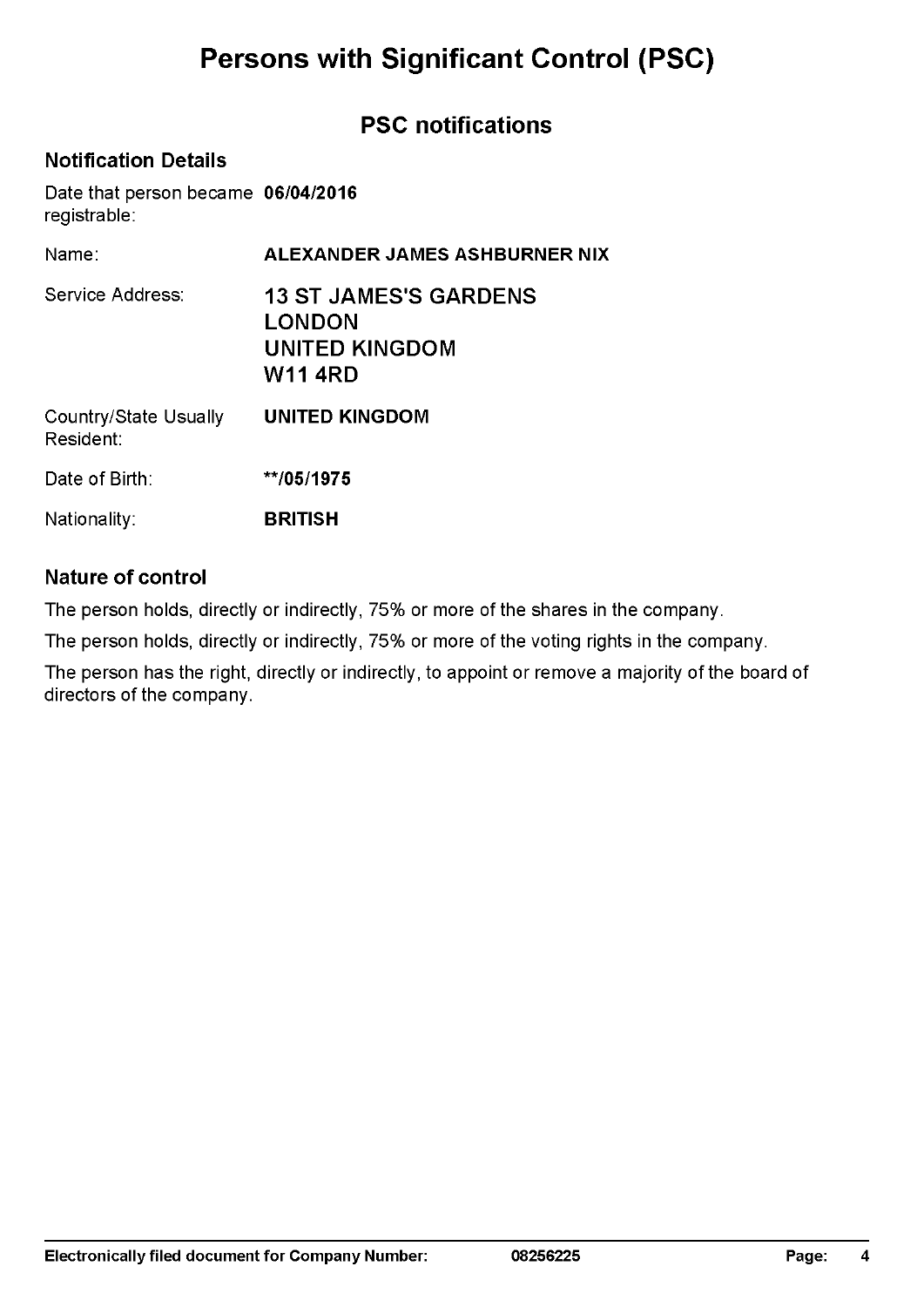### **Notification Details**

| Date of becoming a<br>registrable RLE:     | 07/09/2016                                                                                                                                    |
|--------------------------------------------|-----------------------------------------------------------------------------------------------------------------------------------------------|
| Name:                                      | <b>SCL ANALYTICS LIMITED</b>                                                                                                                  |
| Registered or Principal<br>Office Address: | C/O PKF LITTLEJOHN 2ND FLOOR, 1 WESTFERRY<br><b>CIRCUS</b><br><b>CANARY WHARF</b><br><b>LONDON</b><br><b>UNITED KINGDOM</b><br><b>E14 4HD</b> |
| Legal Form:                                | <b>LIMITED BY SHARES</b>                                                                                                                      |
| Governing Law:                             | <b>UNITED KINGDOM</b>                                                                                                                         |
| Register:                                  | <b>COMPANIES HOUSE</b>                                                                                                                        |
| Country/state of register: UNITED KINGDOM  |                                                                                                                                               |
| <b>Registration Number:</b>                | 9838667                                                                                                                                       |

### **Nature of control**

The relevant legal entity holds, directly or indirectly, 75% or more of the shares in the company.

The relevant legal entity holds, directly or indirectly, 75% or more of the voting rights in the company.

The relevant legal entity has the right, directly or indirectly, to appoint or remove a majority of the board of directors of the company.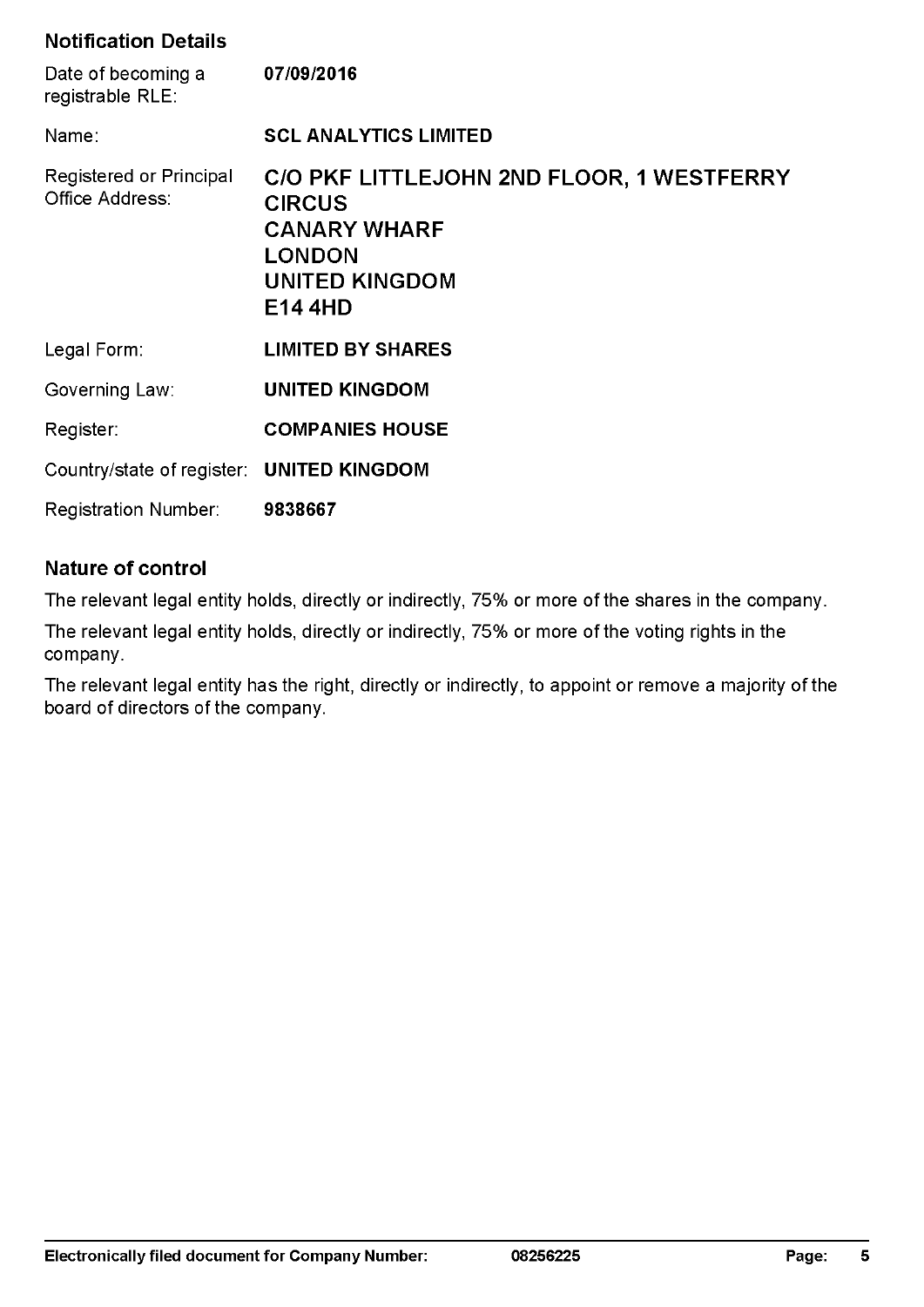## Ceased as PSC

| Date ceased:   | 07/09/2016                    |
|----------------|-------------------------------|
| Name:          | ALEXANDER JAMES ASHBURNER NIX |
| Date of Birth: | $*$ /05/1975                  |
|                |                               |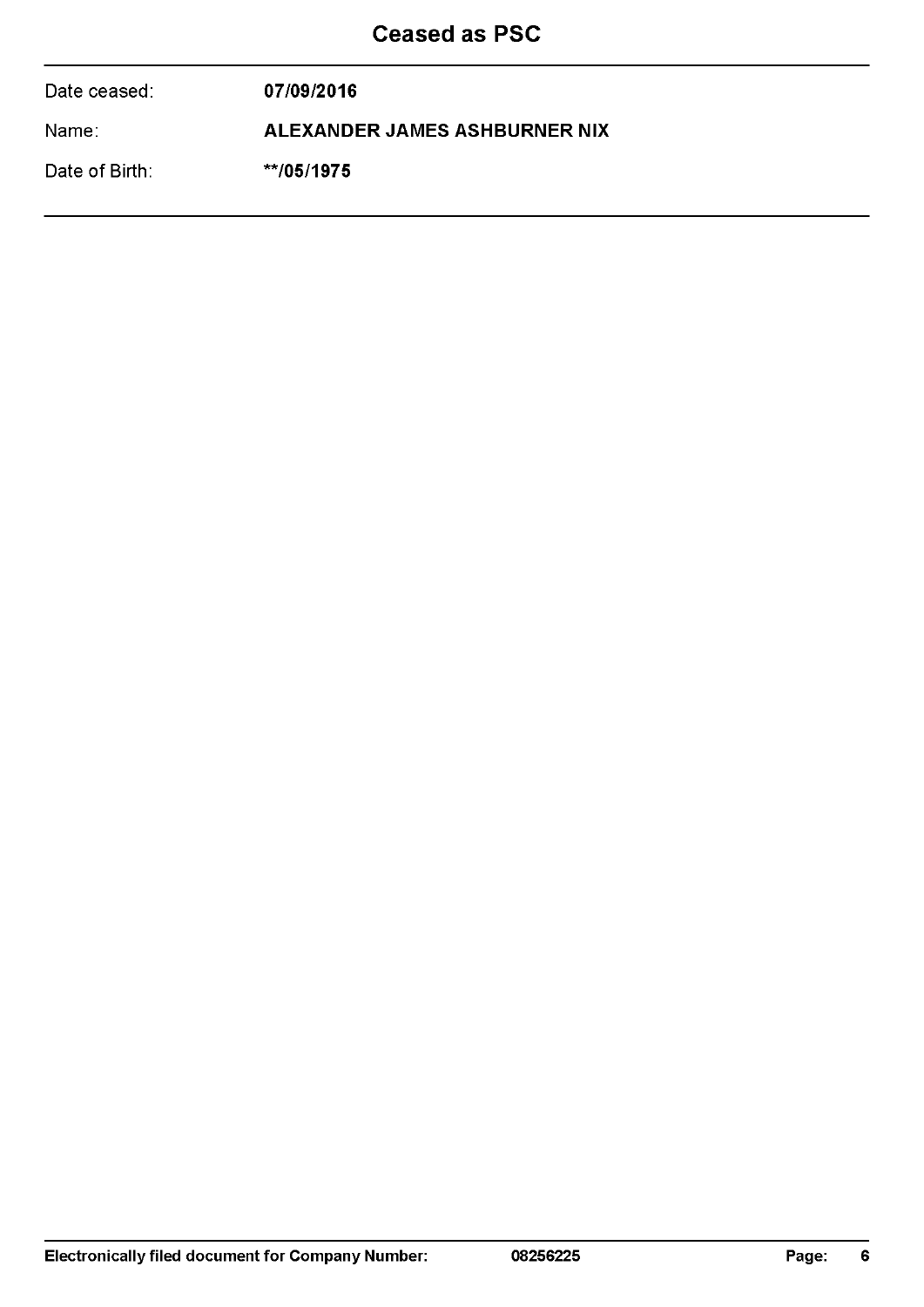## **Confirmation Statement**

I confirm that all information required to be delivered by the company to the registrar in relation to the confirmation period concerned either has been delivered or is being delivered at the same time as the confirmation statement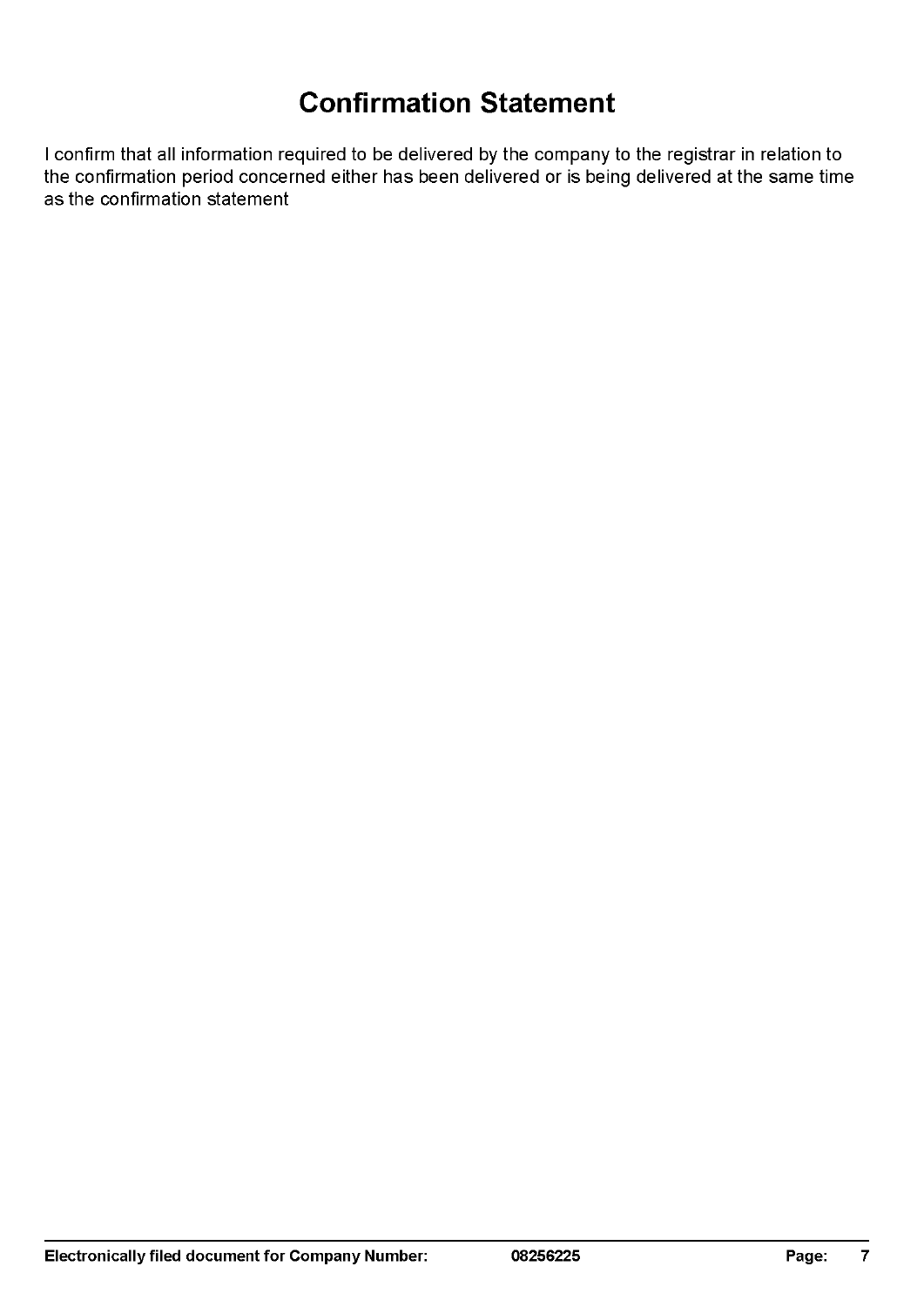## **Authorisation**

Authenticated

This form was authorised by one of the following:

Director, Secretary, Person Authorised, Charity Commission Receiver and Manager, CIC Manager, Judicial Factor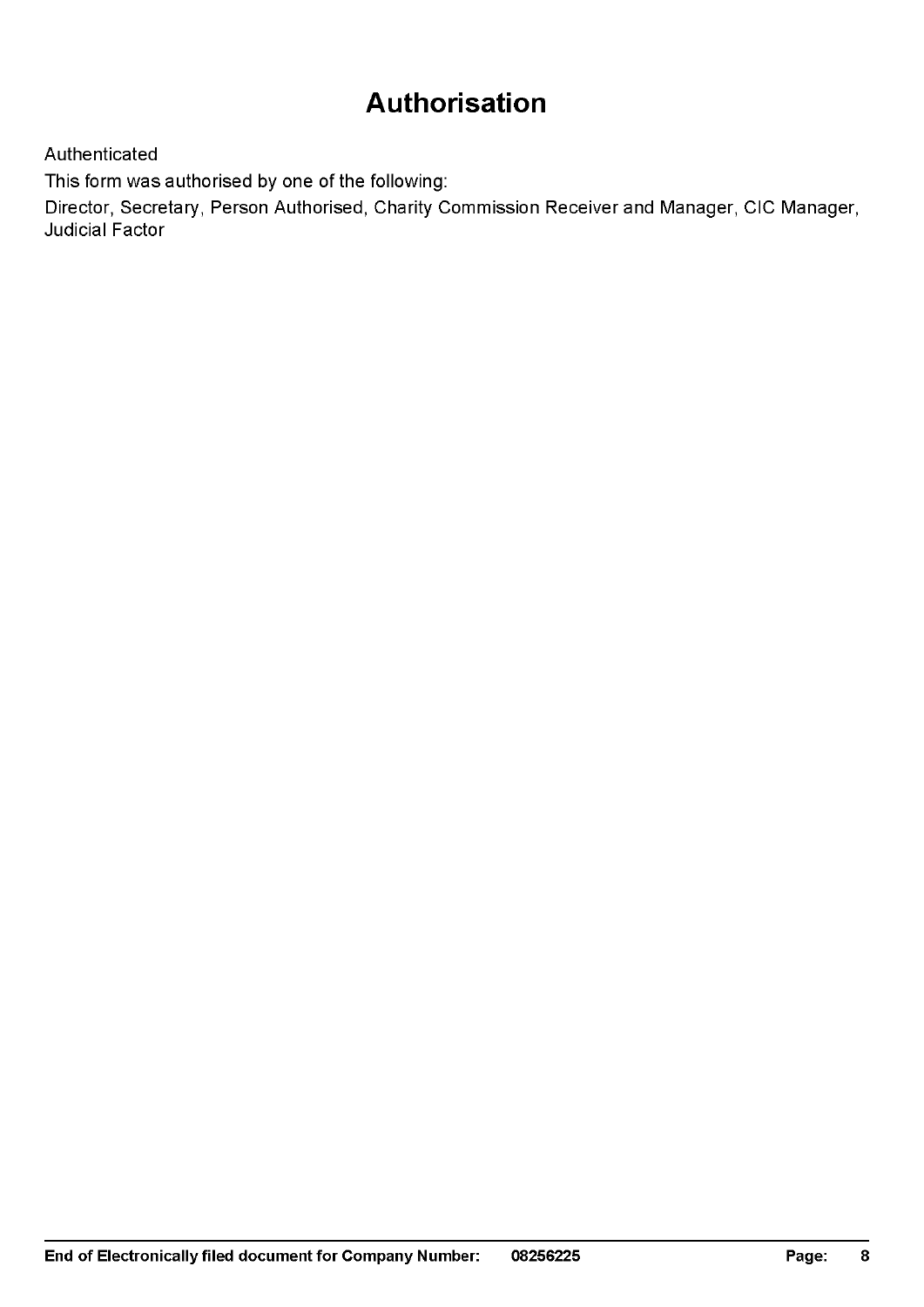### [Companies](https://beta.companieshouse.gov.uk/) House

BETA This is a trial service — your feedback [\(https://www.research.net/r/chbeta\)](https://www.research.net/r/chbeta) will help us to improve it.

Search for companies or officers

# SCL ELECTIONS LIMITED

Company number 08256225

- Officers
- Persons with significant control [\(https://beta.companieshouse.gov.uk/company/08256225/persons-with-significant-control\)](https://beta.companieshouse.gov.uk/company/08256225/persons-with-significant-control)

### Filter officers

Current officers

Apply filter

 $\Box$ 

### 3 officers / 2 resignations

### [WHEATLAND, Julian David](https://beta.companieshouse.gov.uk/officers/hvyCzVBNN2CA8PSiOQFLbwm8BGo/appointments)

Correspondence address C/O Pkf Littlejohn 2nd Floor, 1 Westferry Circus, London, England, E14 4HD

Role Active Director Date of birth July 1961 Appointed on 30 April 2018 Nationality British Country of residence England

Occupation Ceo

### [NIX, Alexander James Ashburner](https://beta.companieshouse.gov.uk/officers/YEplkqBMfc6Rp3dbPs57pN3aqO4/appointments)

Correspondence address 13 St James's Gardens, London, United Kingdom, W11 4RD Role Resigned Director Date of birth May 1975 Appointed on 17 October 2012 Resigned on 30 April 2018 Nationality British Country of residence United Kingdom Occupation Communications

### [TEROERDE, Christian Patrick](https://beta.companieshouse.gov.uk/officers/cTc4zJSefKT91rirAx-Er1-3Iko/appointments)

Correspondence address Hanson, 1 Grosvenor Place, London, England, SW1X 7HJ

Role Resigned Director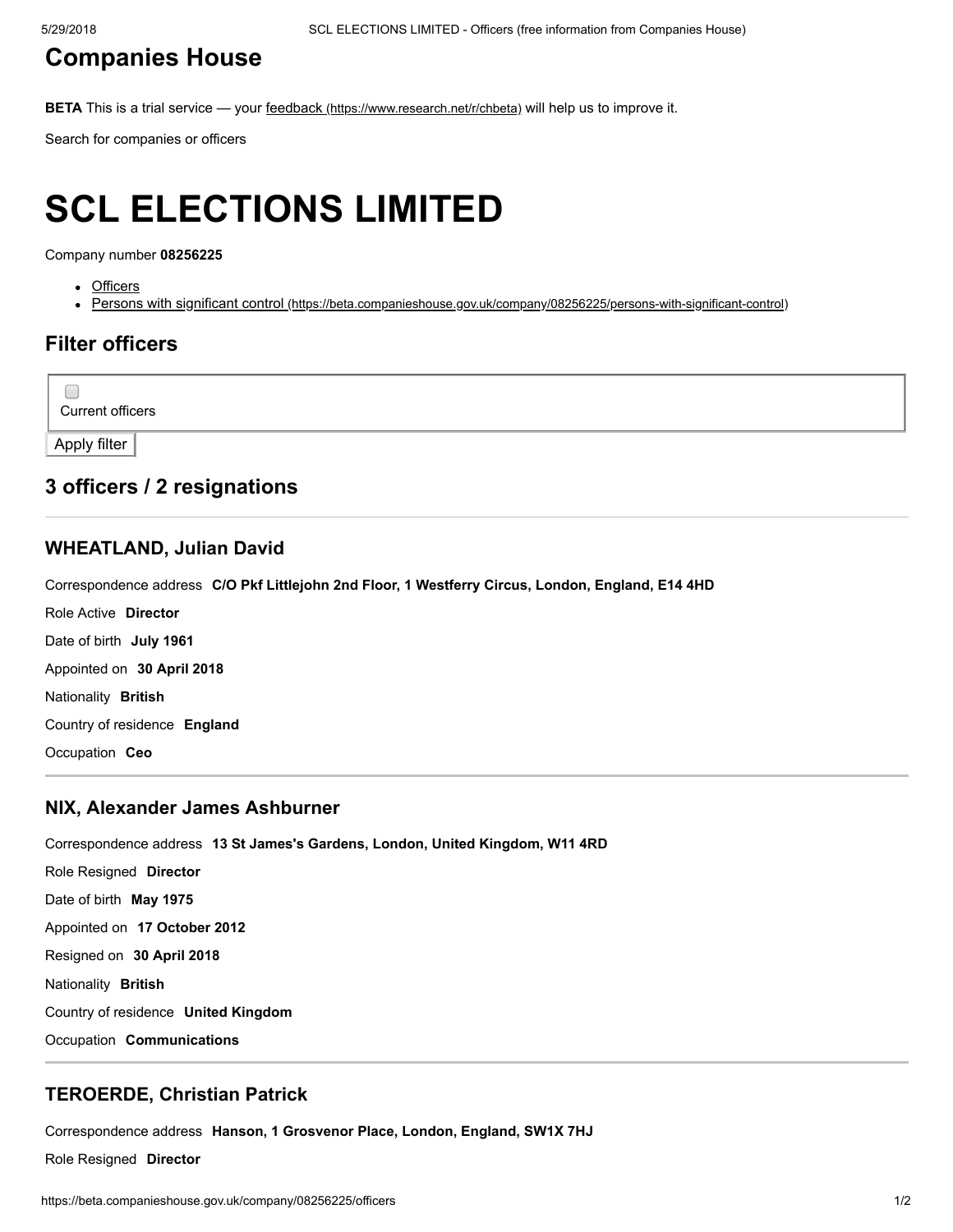| 5/29/2018                               | SCL ELECTIONS LIMITED - Officers (free information from Companies House) |
|-----------------------------------------|--------------------------------------------------------------------------|
| Date of birth July 1974                 |                                                                          |
| Appointed on 7 February 2013            |                                                                          |
| Resigned on 1 February 2014             |                                                                          |
| Nationality German                      |                                                                          |
| Country of residence England            |                                                                          |
| Occupation Company Director             |                                                                          |
| Is there anything wrong with this page? |                                                                          |